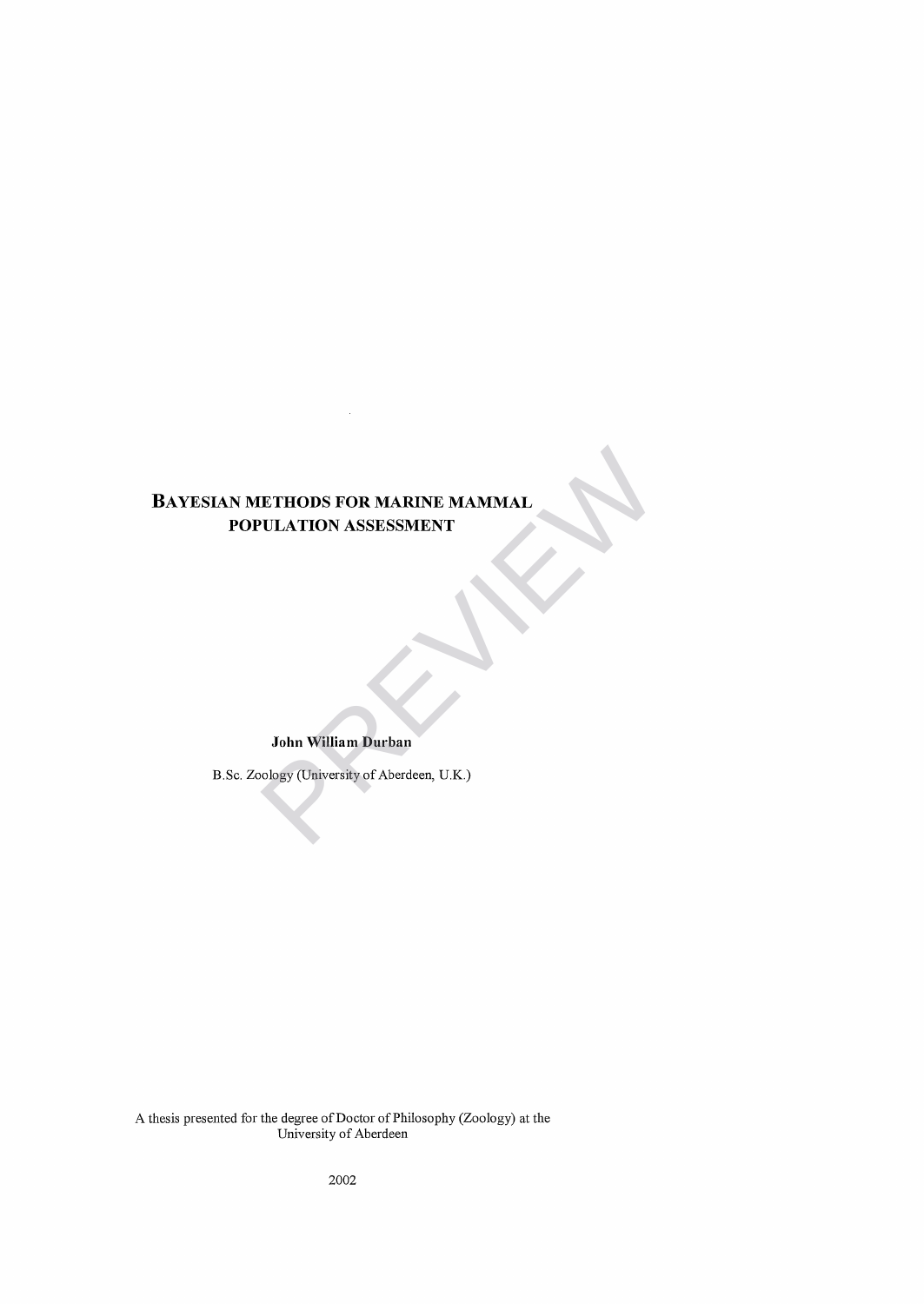UMI Number: U602316

All rights reserved

INFORMATION TO ALL USERS

The quality of this reproduction is dependent upon the quality of the copy submitted.

In the unlikely event that the author did not send a complete manuscript and there are missing pages, these will be noted. Also, if material had to be removed, a note will indicate the deletion.



Dissertation Publishing

UMI U602316

Published by ProQuest LLC 2014. Copyright in the Dissertation held by the Author. Microform Edition © ProQuest LLC. All rights reserved. This work is protected against unauthorized copying under Title 17, United States Code. Missing pages, these will be noted. Also, if material land to the will indicate the deletion.<br>
a note will indicate the deletion.<br>
Dissertation Publishing<br>
UMI U602316<br>
ProQuest LLC 2014. Copyright in the Dissertation h<br>
M



ProQuest LLC 789 East Eisenhower Parkway P.O. Box 1346 Ann Arbor, Ml 48106-1346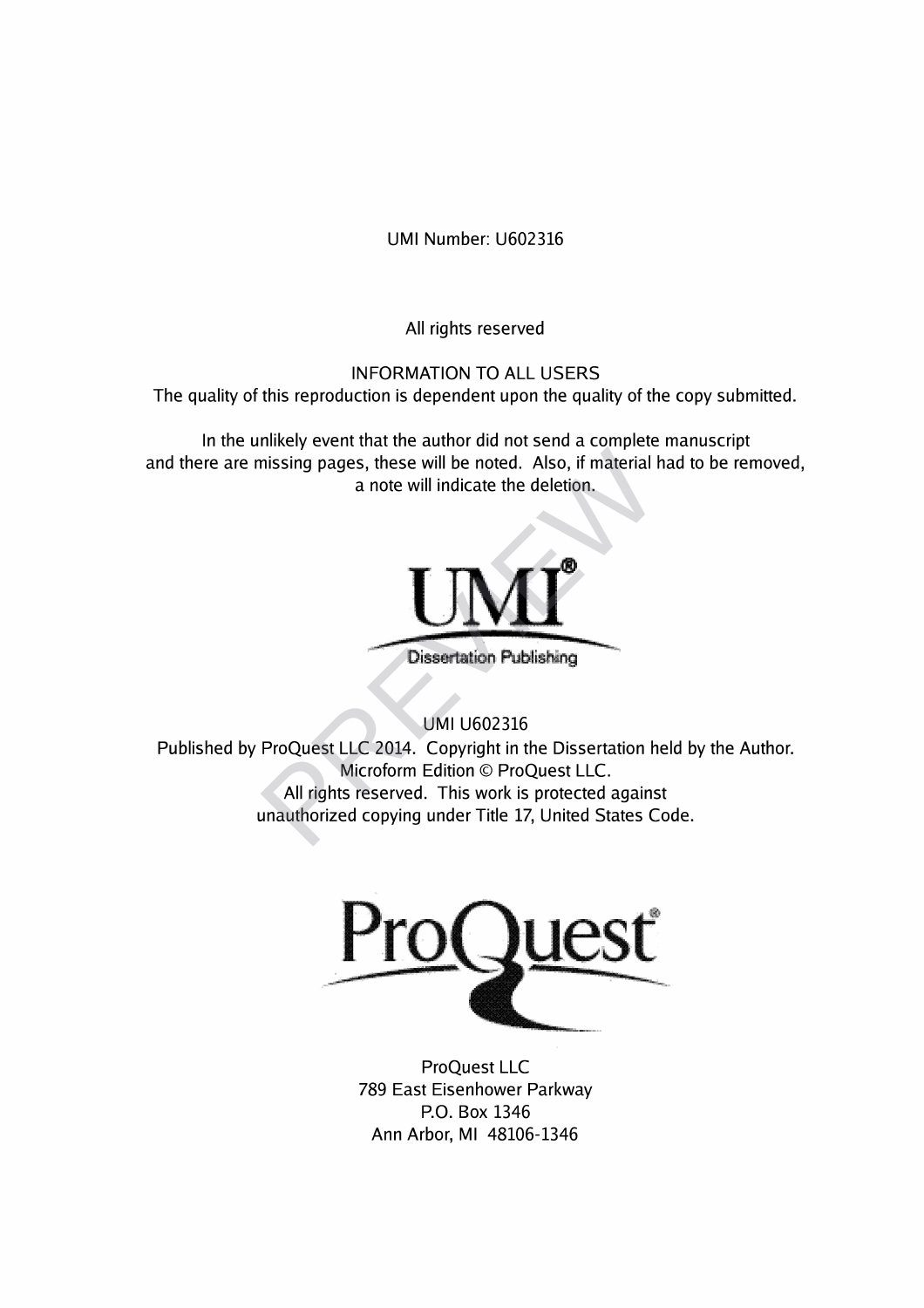**"T h e d e l u sio n o f c o n t r o l a r ise s fr o m o v e r c o n f id e n c e"**

T. Homer-Dixon (2000, **p.**6) *The Ingenuity Gap* Vintage, Canada CONTROL ARISES FROM OVERCONFIDENCE"<br>
T. Homer-Dixon (2000, p.6)<br>
The Ingemity Gap<br>
Vintage, Canada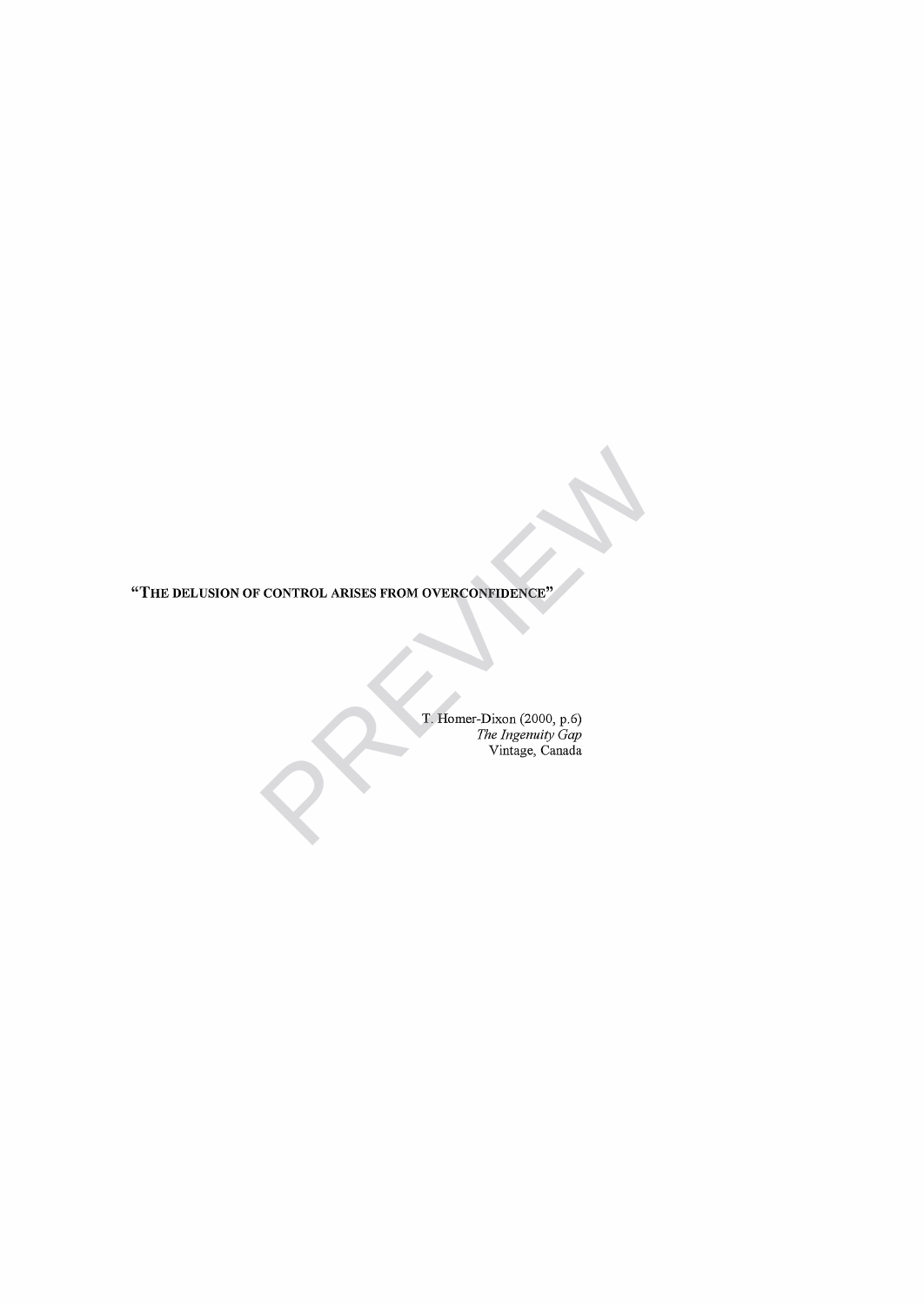|                                                                                                                                          | <b>CONTENTS</b> |
|------------------------------------------------------------------------------------------------------------------------------------------|-----------------|
| <b>CONTENTS</b>                                                                                                                          |                 |
| <b>AUTHOR'S DECLARATION</b>                                                                                                              | i               |
| ABSTRACT                                                                                                                                 | ii              |
| <b>ACKNOWLEDGEMENTS</b>                                                                                                                  | iii             |
| PREFACE                                                                                                                                  | iv              |
| Chapter 1<br>General Introduction                                                                                                        | $\mathbf{1}$    |
| <b>Chapter 2</b>                                                                                                                         | 13              |
| An introduction to Bayesian data analysis                                                                                                |                 |
| Chapter 3                                                                                                                                | 42              |
| A case study in Bayesian data analysis using WinBUGS: assessing the<br>evidence for density dependence in killer whale population growth |                 |
| <b>Chapter 4</b>                                                                                                                         | 77              |
| Multi-site mark-recapture analysis for estimating the size of a wide-ranging<br>dolphin population                                       |                 |
| Chapter 5                                                                                                                                | 114             |
| Modelling individual detectability to estimate a full probability distribution<br>for dolphin population size                            |                 |
| Chapter 6                                                                                                                                | 147             |
| Borrowing strength from repeated mark-recapture estimates to monitor<br>dolphin abundance trends                                         |                 |
| <b>Chapter 7</b>                                                                                                                         | 184             |

<span id="page-3-0"></span>General Discussion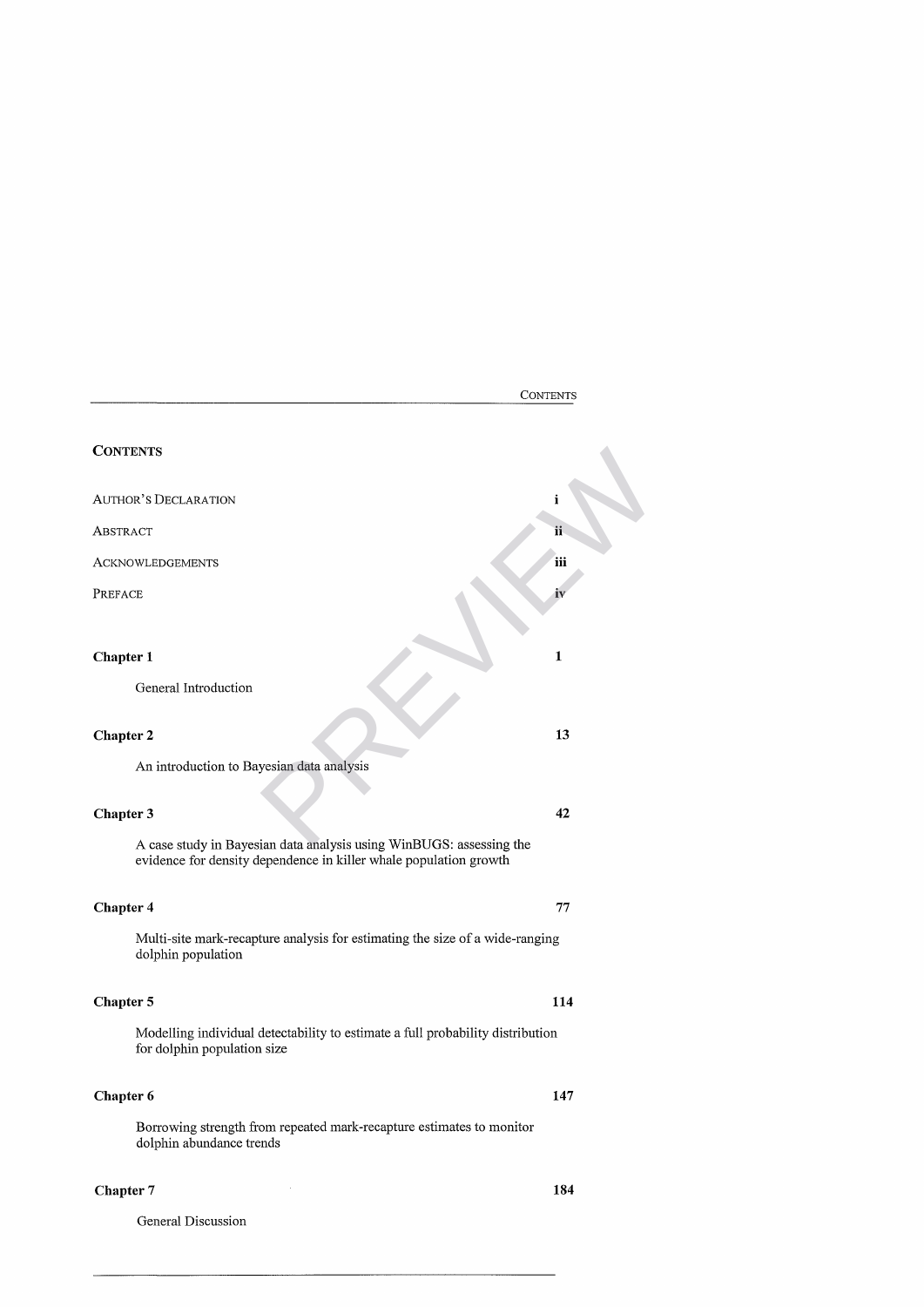DECLARATION

## **DECLARATION**

I declare that I composed this thesis and that it has not been submitted in any previous application for a degree. All quotations have been distinguished by quotation marks and sources of information have been acknowledged. All of the work presented in this thesis is my own, except where collaborations with other workers are specifically acknowledged in the text and preface to each chapter. DECLARATION<br>
st thesis and that it has not been submitted in any<br>
gree. All quotations have been distinguished by<br>
of information have been acknowledged. All of the<br>
is my own, except where collaborations with other<br>
cowle

John Durban

April 2002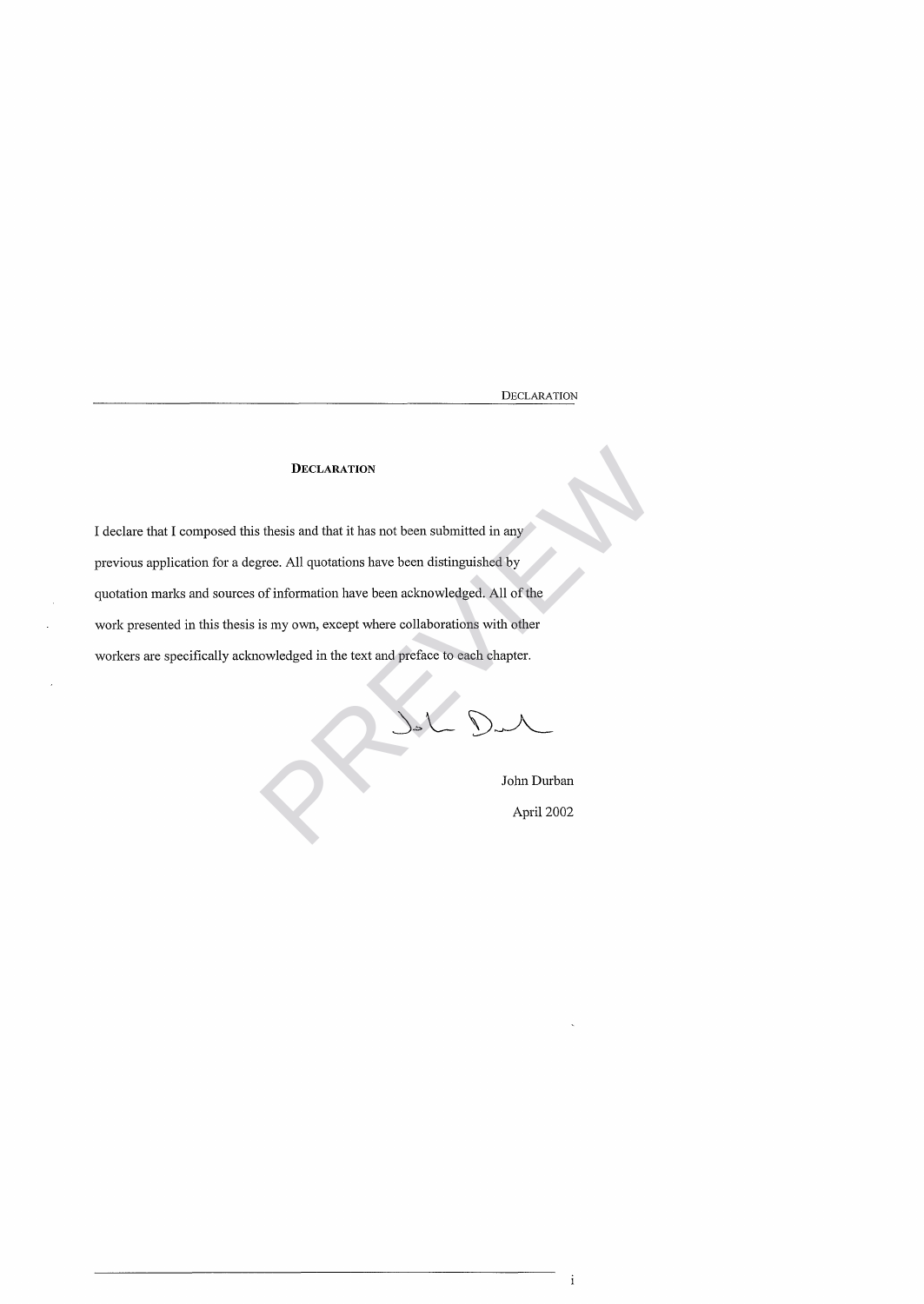**ABSTRACT** 

## **ABSTRACT**

Policy-makers increasingly need to use scientific data that are imprecise. This problem is particularly apparent for marine mammal management issues, where practical research constraints leave scientists and managers with the problem of drawing inference from sparse data. Effective use of such data therefore places great demands on our methods of data analysis and statistical inference. In this thesis I introduce novel Bayesian methods for the analysis of data on marine mammal abundance and trends.

Bayesian methods are applied to a suite of case studies to inform current management issues of importance both in the UK and overseas. These include estimating the probability of density dependence in the growth of a killer whale *(Orcinus orca*) population inhabiting the inshore waters of Washington State; estimating the size of a widespread population of bottlenose dolphins *(Tursiops truncatus)* in the Bahamas; and assessing the population status and abundance trends of bottlenose dolphins within a newly designated Special Area of Conservation in the Moray Firth, NE Scotland. ingly need to use scientific data that are imprecise. This<br>ent for marine mammal management issues, where<br>leave scientists and managers with the problem of<br>e data. Effective use of such data therefore places great<br>ata anal

Each of these case studies uses model-based analysis of individual photoidentification data to make inference about unknown population parameters of interest. Specifically, Bayesian inference, based on "posterior" probability distributions and statements, is used to facilitate scientific reporting in the face of uncertainty about these unknowns. Additional issues addressed are the selection of alternative statistical models for inference based on posterior model probabilities; incorporating model selection uncertainty into inference through the estimation of model-averaged parameter estimates; and the use of random effects prior distributions to model the relatedness between unknown parameters and increase estimate precision. The application of these methods is accomplished through the use of Markov chain Monte Carlo sampling methods, which are implemented using the WinBUGS software.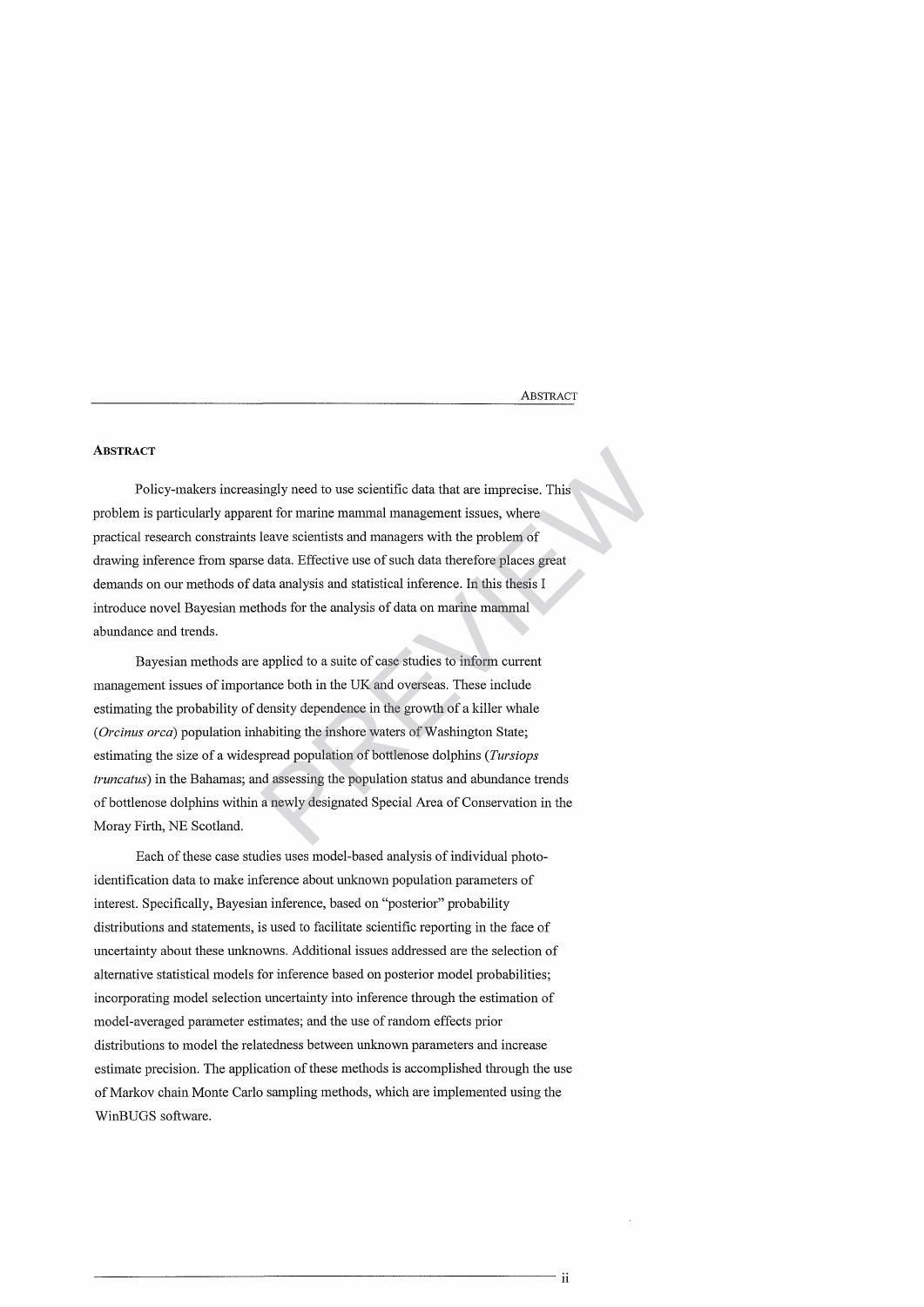A CKNOWLED GEMENTS

#### **ACKNOWLEDGEMENTS**

This thesis, and the work it describes, would not have been possible without the help and support of many people. I am indebted to them all. Above all, I have been encouraged and inspired by my wife Kim. Thanks for putting up with me! I would not be in this position without the continued support from my Mum and Dad. I will forever be grateful for their financial assistance and understanding during the years of schooling that have culminated in this thesis. I also owe so many thanks to Ken Balcomb and Diane Claridge, who have provided me with the opportunities to conduct fieldwork on marine mammals, and from whom I have learned so much. ork it describes, would not have been possible without<br>people. I am indebted to them all. Above all, I have<br>l by my wife Kim. Thanks for putting up with me! I<br>without the continued support from my Mum and Dad. I<br>eir financ

I am extremely lucky to have had three great supervisors: David Elston, Paul Thompson, and Xavier Lambin. Their advice and guidance was invaluable and much appreciated. I was funded throughout this project by a postgraduate scholarship from the Carnegie Trust for the Universities of Scotland. I am grateful to my supervisors and Paul Racey for their assistance in securing this funding. Fieldwork in the Bahamas was funded by an Earthwatch grant awarded to the Bahamas Marine Mammal Survey, and through a research grant awarded to me by the Carnegie Trust for the Universities of Scotland. I am grateful to the Bahamas Ministry of Fisheries for permission to conduct research in the Bahamas. Many Earthwatch volunteers provided valuable assistance in this fieldwork, and I am also grateful to Brenda Claridge, Ellie Mitchell and Jimmy Dowdle who provided accommodation in the Bahamas and lots of fun! I would also like to thank Phil Hammond, Steve Brooks, Paul Wade, and everyone at the Lighthouse who has given advice on aspects of my work. Those tea breaks really were useful!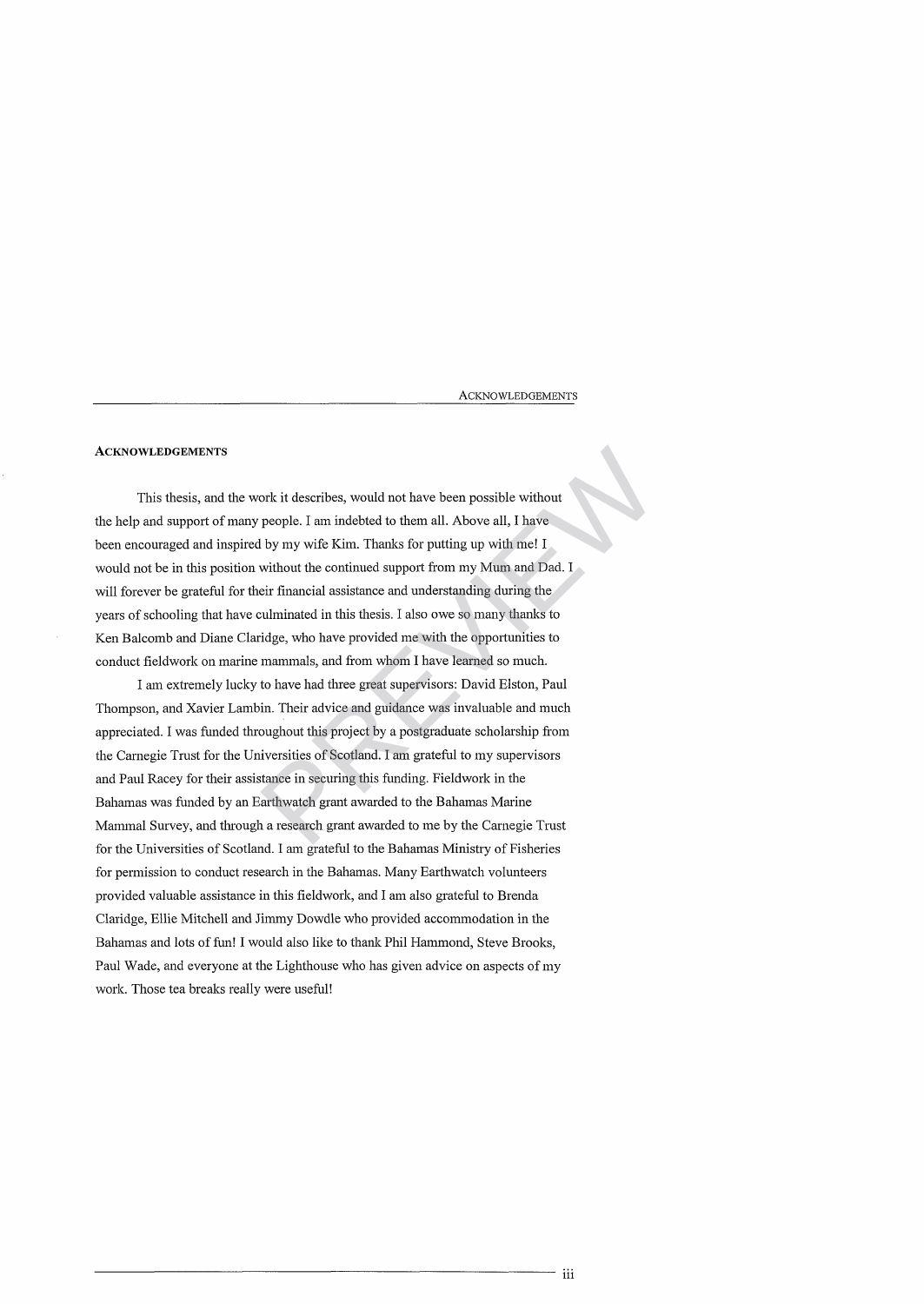PREFACE

#### **PREFACE**

This thesis is presented as a series of four distinct papers (Chapters 3 to 6), linked by several common themes, outlined in a General Introduction (Chapter 1) and Discussion (Chapter 7). Some repetition between the chapters, particularly in the methods, is therefore unavoidable. However, to minimise this repetition, Chapter 2 provides an additional introduction to the Bayesian statistical methods that underlie the work presented in the subsequent data chapters.

These data chapters build upon existing long-term projects that have involved many people. Therefore, these chapters have multiple authors. Ken Balcomb provided the time series of killer whale population data for Chapter 3. Diane Claridge and Ken Balcomb contributed the dolphin photo-identification data from the Bahamas for use in Chapter 4. However, I participated in the majority of the data collection in the Bahamas, in collaboration with Kim Parsons, and performed most of the photographic analysis. Additional photographic data were analysed by David Ellifrit. Paul Thompson and Phillip Hammond provided photo-identification data of bottlenose dolphins from around NE Scotland (Chapters 5 and 6), and Ben Wilson provided additional data and background information on aspects of this work in which he was involved. relative as a series of four distinct papers (Chapters 3 to 6),<br>emes, outlined in a General Introduction (Chapter 1)<br>Some repetition between the chapters, particularly in the<br>table. However, to minimise this repetition, Ch

All collaborators contributed valuable comments on earlier drafts of the manuscripts for the data chapters. Additional comments were provided by Paul Thompson, Xavier Lambin and David Elston, who supervised the research that underlies this thesis. David Elston is a co-author on all data chapters, reflecting his valuable technical advice on the statistical methods that have been employed. However, the ideas behind the statistical analyses, and the conception of this project, are my own. I performed all the statistical analysis and wrote all the manuscripts.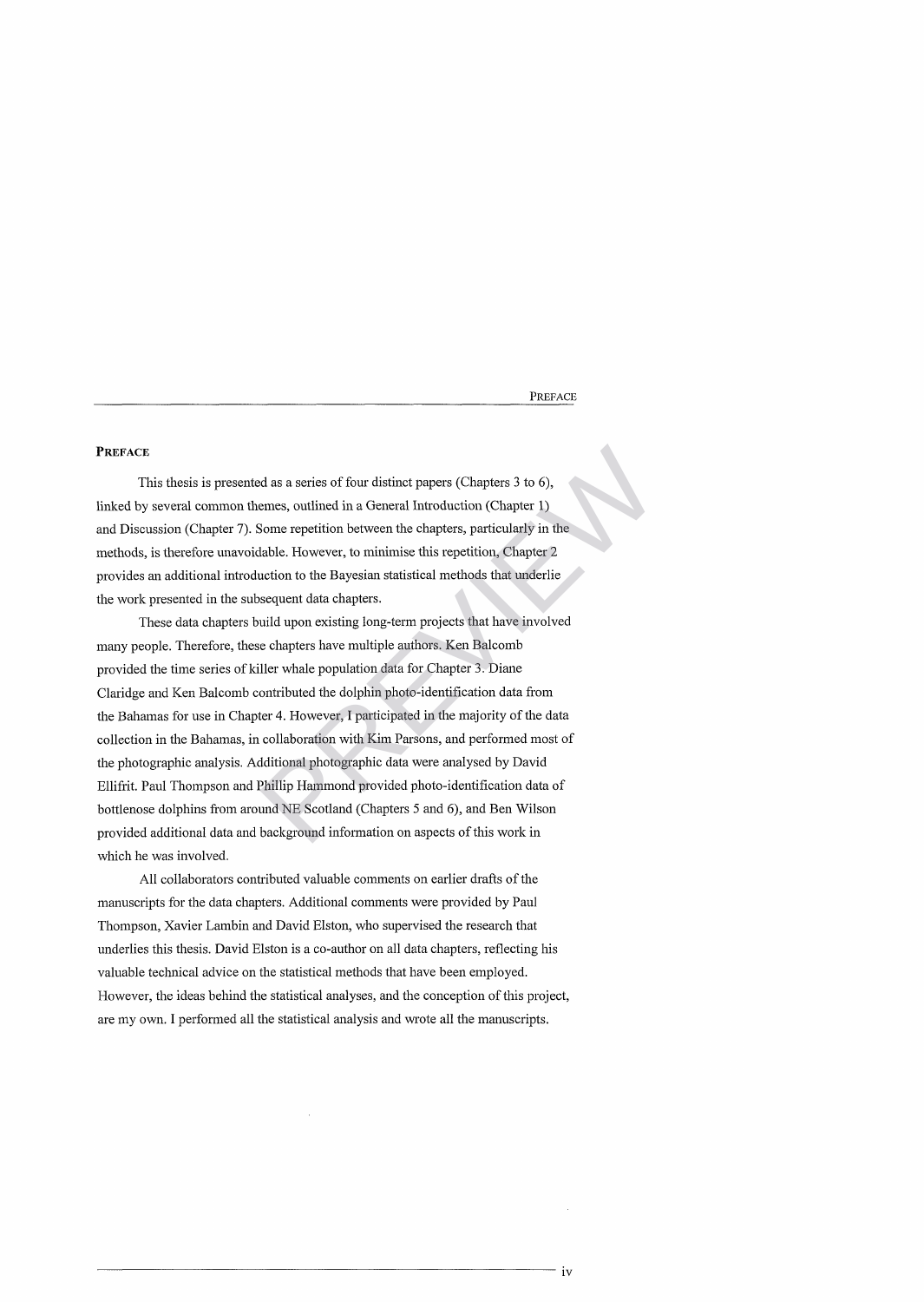# **CHAPTER 1**

# GENERAL INTRODUCTION

J.W. Durban J.W. Durban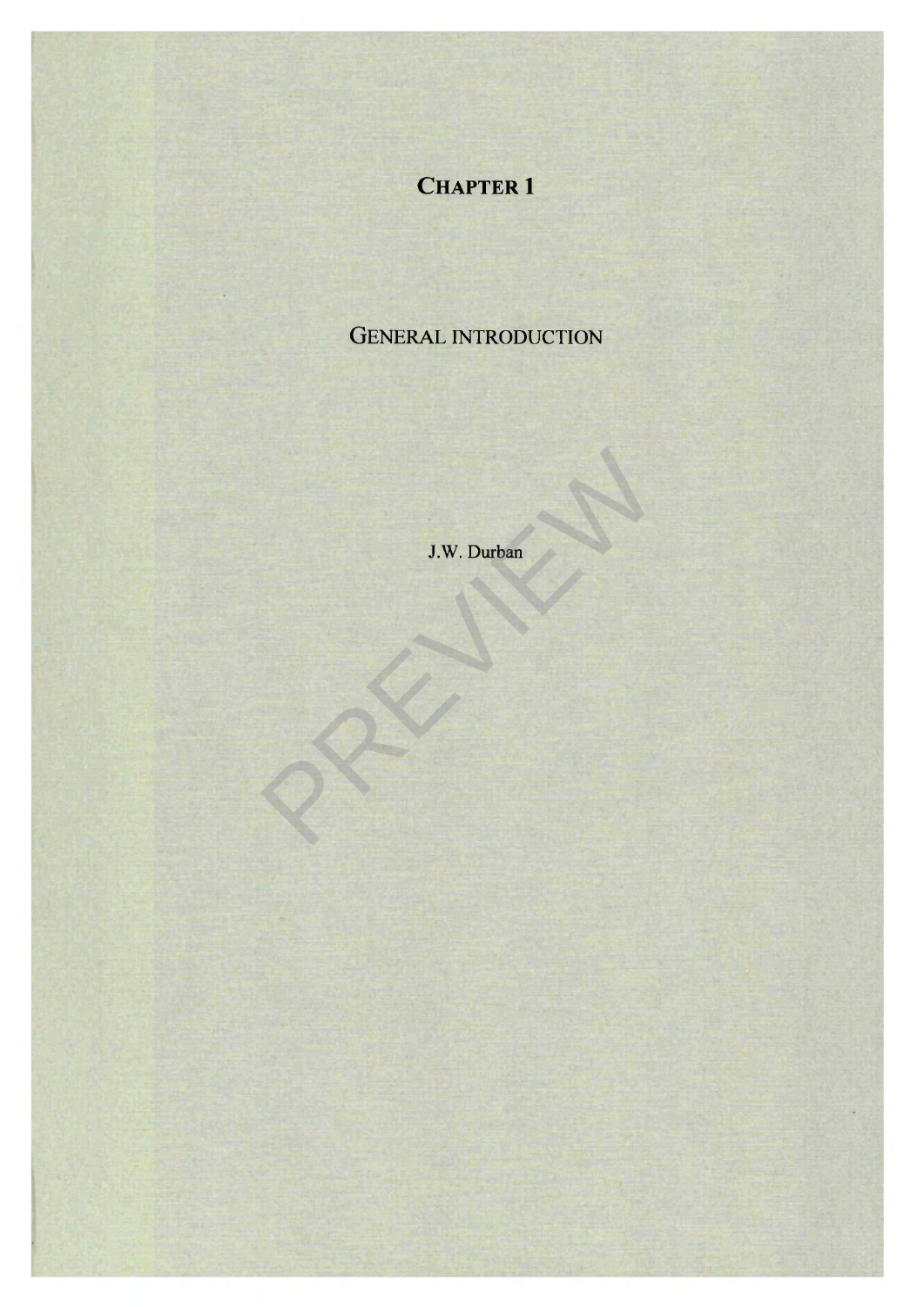#### **CHAPTER ONE**

#### **General Introduction**

Wildlife populations must be actively managed for a number of reasons (Shea, 1998). For example, concern for the future viability of endangered populations may necessitate conservation management to avoid extinctions (Mangel *et al.,* 1996), and when animals provide a key natural resource, harvesting must be managed to ensure the sustainability of the resource (Sutherland, 2001). Effective management in such situations depends on the existence of environmental policies, which must clearly be based on good science. However, it is rarely possible to conduct experiments to inform the management of natural resources. The scientific data relating to environmental issues are therefore often of an observational nature, and are generally sparse. As a result, there can be enormous uncertainty about scientific advice, which can constrain communication between scientists, policy makers and the public (Ludwig *et al.,* 2001). This thesis is concerned with facilitating the transfer and transparency of scientific advice through the analysis and communication of uncertainty in scientific data, specifically data on the status of marine mammal populations. CHAPTER ONE<br>
General Introduction<br>
must be actively managed for a number of reasons<br>
oncern for the future viability of endangered<br>
conservation management to avoid extinctions (Mangel<br>
als provide a key natural resource,

Uncertainty is fundamental to all scientific activities (Pielke, 2001), and therefore its inclusion in decision making processes is not only desirable, but is essential. Ignoring ecological uncertainty has repeatedly led to environmental catastrophes (Ludwig *et al.,* 1993), and can result in a lack of public trust in science (Haerlin and Parr, 1999). Nonetheless, the inability to make precise predictions has often resulted in ecological advice being overlooked during the development of environmental policies (Ludwig *et al.,* 2001), precluding the development of a sound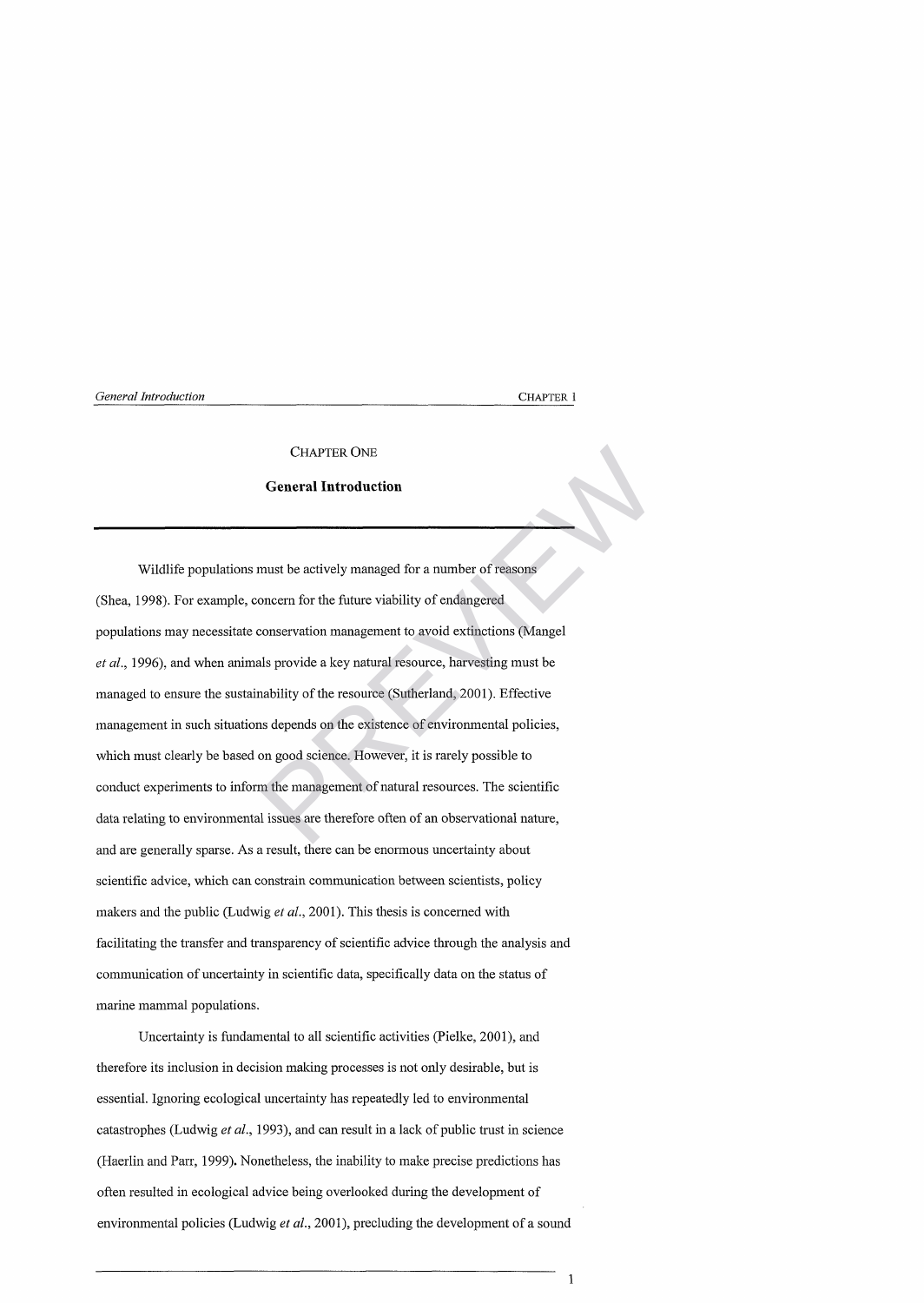scientific basis to sustainable resource management (e.g. Hilborn *et al.,* 1993). This points to an urgent need to develop more effective frameworks for incorporating uncertain ecological data into decision making processes (Lubchenco, 1998; Norton, 1998).

The application of Bayesian statistical inference can provide ecologists with a powerful and formal tool for presenting the kind of complex and uncertain advice that underlies environmental conservation and management decisions (Ellison, 1996; Wade, 2000). Bayesian analysis is well suited for this purpose because it directly analyses and conveys the *probability* of a scientific hypothesis, providing decisionmakers with advice in probabilistic rather than categorical fashion. This is in direct contrast to the strict dichotomy of the conventional statistical approach, where inference is based on either accepting or rejecting a chosen null hypothesis (Shrader-Frechette and McCoy, 1992). Furthermore, Bayesian analysis can be applied either to discrete hypotheses or to a continuum of hypotheses, enabling decisions to be based on a full probability distribution of possible outcomes (Chapter 2). These statistical statements of probability can be logically translated into common language, to describe the *chance, plausibility* or *confidence* associated with each hypothesis under consideration (Andersen, 1998). Bayesian inference can therefore be used to communicate uncertainty in a language that is intuitively understood by scientists, decision-makers and resource users, with different levels of technical appreciation. This should lead to greater understanding of environmental problems across all interest groups, and facilitate the successful transformation of scientific advice into environmental policy and practices (Meffe and Viederman, 1995; Weeks and Packard, 1997) resource management (e.g. Hilborn *et al.*, 1993). This<br>evelop more effective frameworks for incorporating<br>decision making processes (Lubchenco, 1998; Norton,<br>yesian statistical inference can provide ecologists with a<br>pres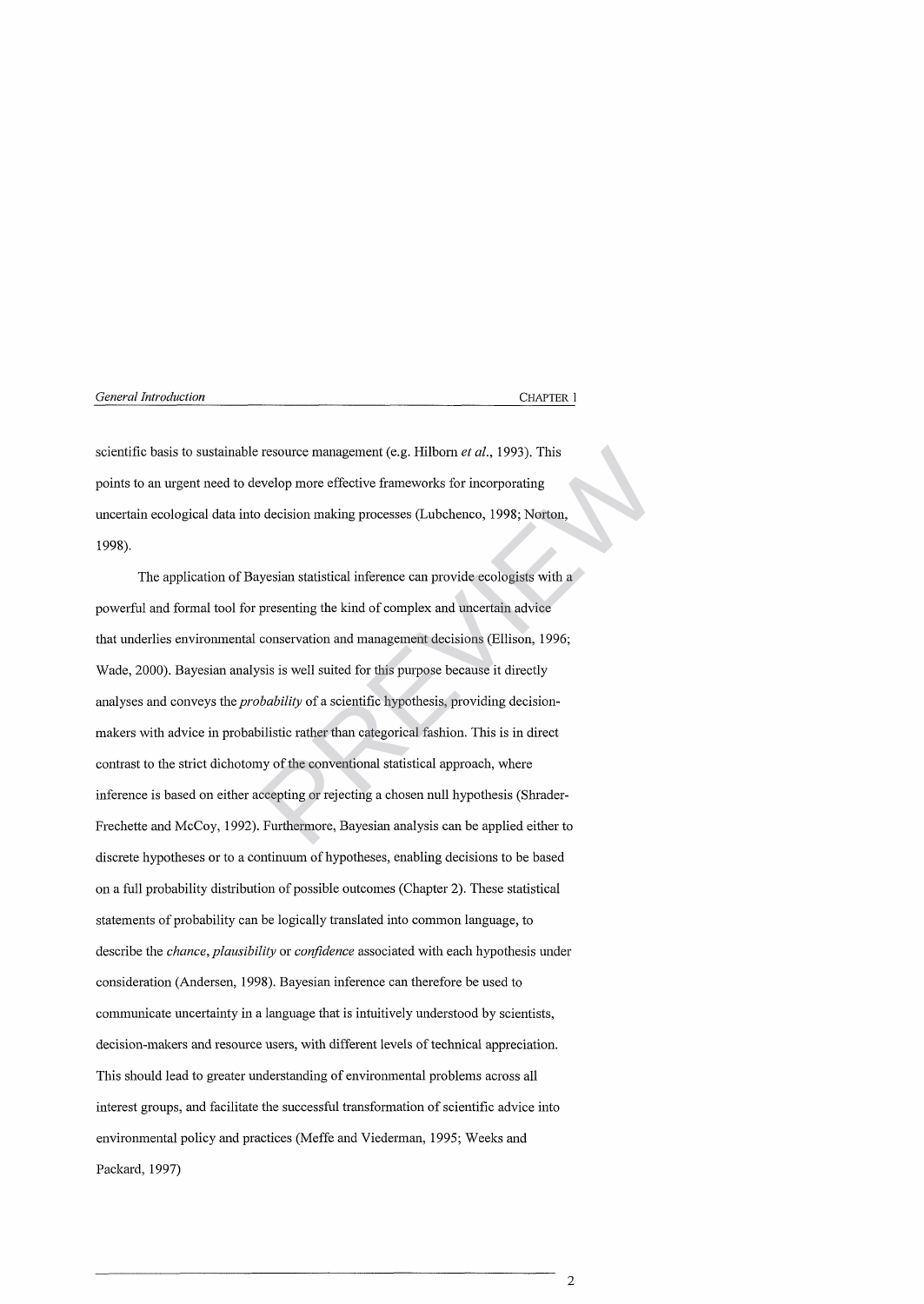Bayesian inference is increasingly being used to incorporate sparse data into model-based assessments of complex issues such as fisheries (Punt and Hilborn, 1997; McAllister and Kirkwood, 1998), where intense political and international scrutiny requires that rigorous statistical inference be used to communicate uncertainty to managers. Similar requirements have led to the use of Bayesian inference in both the scientific study and management of marine mammal populations (e.g. Raftery *el al.,* 1995). In this thesis, I further develop Bayesian methods for making inference about marine mammal population size and abundance trends. increasingly being used to incorporate sparse data into<br>complex issues such as fisheries (Punt and Hilborn,<br>bod, 1998), where intense political and international<br>s statistical inference be used to communicate<br>ilar requirem

In the past, marine mammal populations have primarily been managed for the purpose of sustainable exploitation, for example under the auspices of the International Whaling Commission (Knauss, 1997). However, increasing concerns for the future viability of many populations have now resulted in marine mammals being managed through conservation-oriented environmental policies. Marine mammal populations are now protected under the EU Habitats Directive within the European Union (Council of the European Communities, 1992), and by the Marine Mammal Protection Act for species occurring in U.S. waters (Read and Wade, 2000). Under these policies, information on the status of marine mammal populations is required to determine the need for conservation or management action, and to assess the subsequent success of such action. Knowledge of population size and trends in abundance are clearly key components of these status assessments. For example, the U.S. Marine Mammal Protection Act requires stock assessments for every stock of marine mammal that occurs in U.S. waters. Estimates of population size and rates of change are central to these assessments, allowing calculations of the potential biological removal level (PBR) used to manage human-caused mortality such as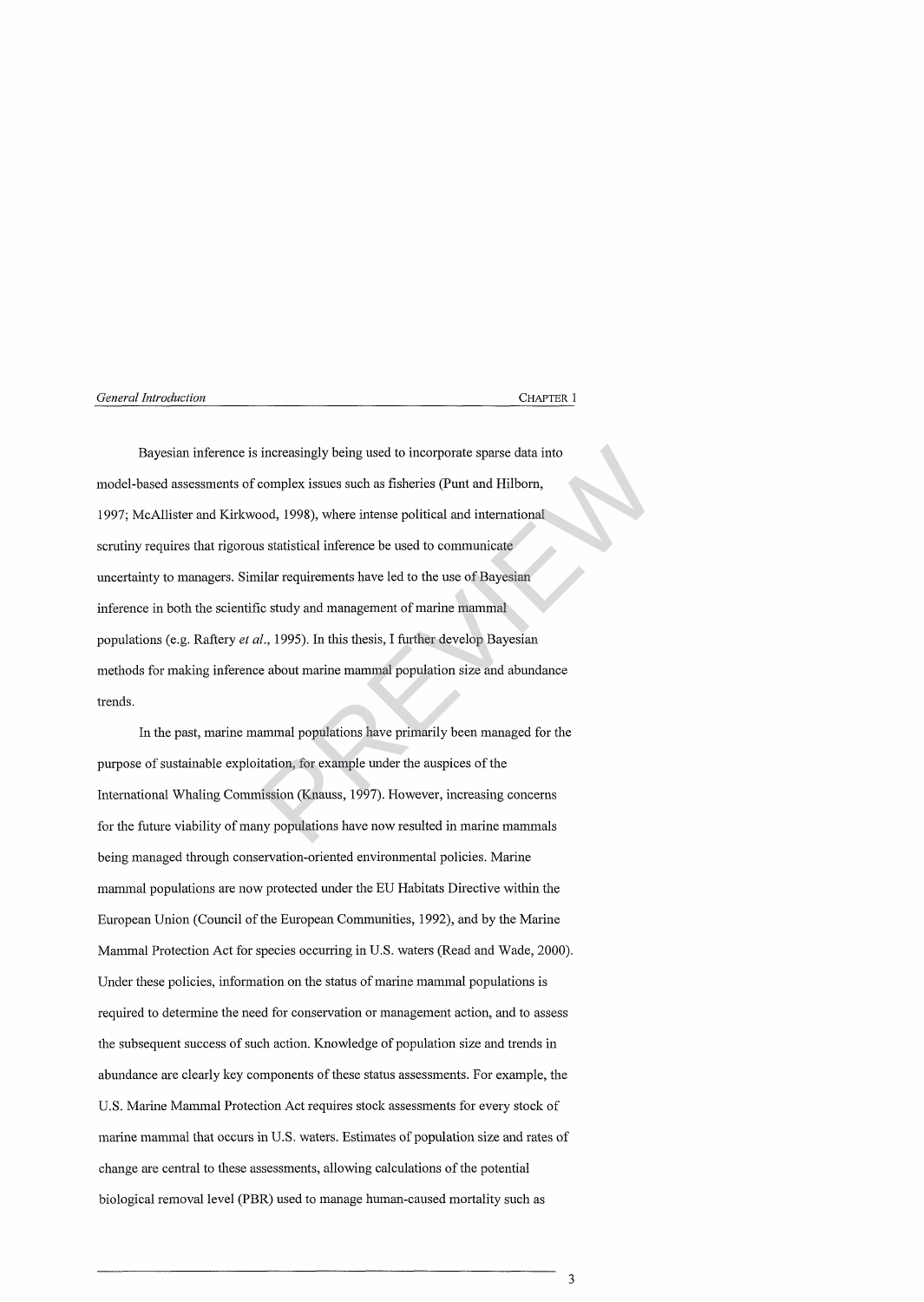fisheries by-catch (Wade 1998; Read and Wade, 2000; Taylor *et al.,* 2000). Similarly, where populations are protected under the EU Habitats Directive, status assessments will form a key part of the monitoring programs established for Special Areas of Conservation (SAC). These results must be incorporated into a formal report that member states will make to the EU every six years, categorising the condition of the population of interest as either favourable or unfavourable and, if unfavourable, determining whether it is declining, recovering or showing no change. 98; Read and Wade, 2000; Taylor *et al.*, 2000).<br>
are protected under the EU Habitats Directive, status<br>
part of the monitoring programs established for Special<br>
). These results must be incorporated into a formal<br>
1 make

However, due to the inherent difficulties of studying highly mobile animals in the marine environment, population size and trends are generally not directly observable for marine mammals. As an alternative, these population parameters must be estimated from sample data using statistical models. The past two decades have seen major breakthroughs in the collection and analysis of such sample data. For example, for cetaceans (whales, dolphins and porpoises) this has often involved the application of mark-recapture models to photo-identification data to produce estimates of population size (e.g. Hammond *et al.,* 1990) and trends (e.g. Whitehead *et al.,* 1997), or the use of distance sampling methods (e.g. Buckland *et al.,* 1993) to estimate abundance in a given area. Even where populations can be assessed during predictable annual migrations, counts must be corrected for missed animals using statistical procedures (e.g. Zeh, 1999). For pinnipeds (seals, sea-lions and walruses) that spend at least some time hauled-out on shore, population assessment has generally used counts at haul-outs to estimate population size (e.g. Thompson *et al.,* 1997) or to provide an index of population size for assessing trends (e.g. Calkins *et al.,* 1999; Frost *et al.,* 1999). Similarly, for sirenians (dugongs and manatees) population assessment has been based on the statistical analysis of counts of individuals at aggregation sites (e.g. Craig *et al.,* 1997).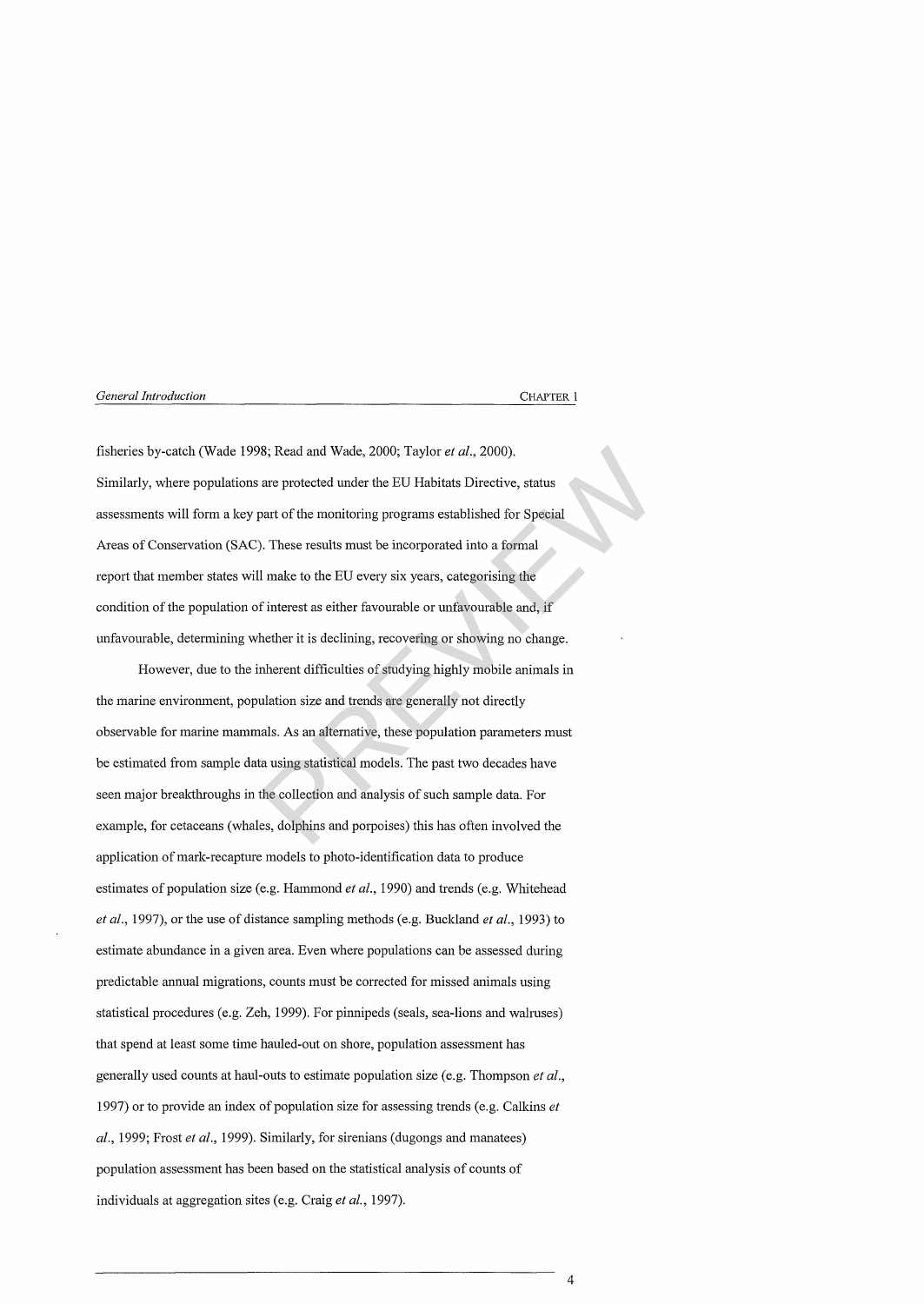Despite the development of successful field-based sampling techniques, the expense and practical research constraints of studying marine mammals often leave biologists and managers with the problem of drawing inference from sparse data. In the majority of cases, quantitative information on abundance trends is simply not available (Read and Wade, 2000). Where data do exist, sample sizes are often small, and estimates are extremely uncertain. For example, small sample sizes of photoidentification data often result in high uncertainty in cetacean abundance estimates (Hammond, 1987), and there is consequently limited power for detecting significant trends in population estimates using conventional statistical methods (Gerrodette, 1987; Thompson *et al.,* 2000). Therefore, it is increasingly recognised that the conventional methods for abundance estimation and comparison of a series of abundance estimates are less than adequate. ent of successful field-based sampling techniques, the<br>
h constraints of studying marine mammals often leave<br>
the problem of drawing inference from sparse data. In<br>
ative information on abundance trends is simply not<br>
000)

In recent years, Bayesian methods have emerged as an alternative approach for statistical inference in such applications. Notably, Wade (1997) used Bayesian methods in an assessment of the population dynamics of gray whales *(Eschrictius robustus*), and Wade (1999) demonstrated the general utility of Bayesian methods for fitting population models to abundance data, using data for spotted dolphins *(Stenella attenuata*). These analyses demonstrated how the Bayesian approach of modelling uncertainty through probability distributions can facilitate practical population assessment. Specifically, an assessment of abundance trends can be based on analysis of Bayesian full probability distributions, and inference can be made in the form of direct probability statements that are not constrained by conventional notions of statistical significance. The graphical and easy-to-interpret probabilistic displays of parameter uncertainty that these studies present provide a persuasive argument for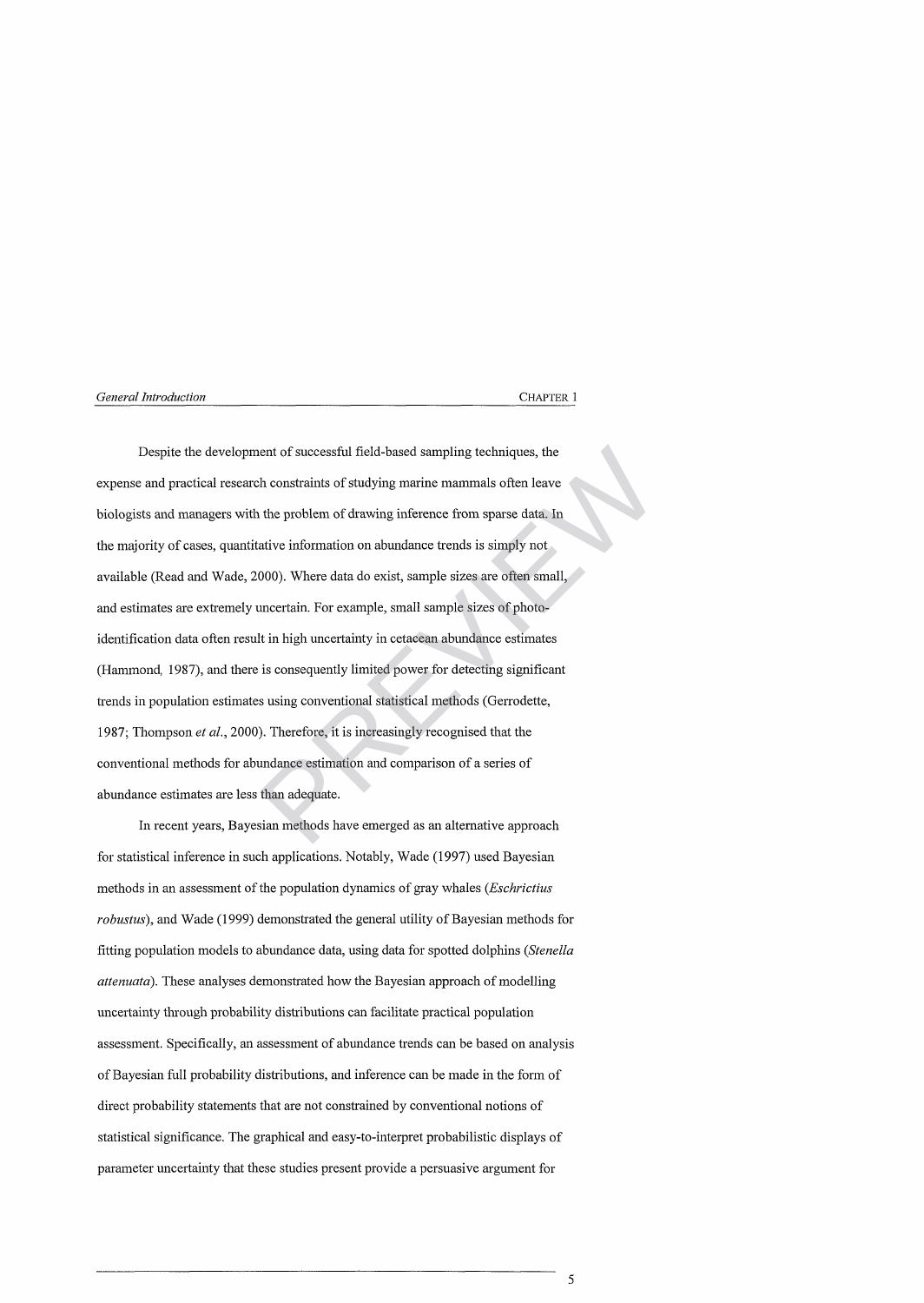the use of Bayesian methods for population assessment. This thesis builds upon these principles.

#### *Thesis synopsis*

This thesis presents modern Bayesian approaches for making inference about marine mammal population size and abundance trends. I specifically focus on making inferences from photographic identification studies of cetaceans, particularly whales and dolphins, using mark-recapture techniques. The thesis is written as four distinct, but related, papers (Chapters 3 to 6), presenting case studies that build upon existing long-term projects. These papers are related by the common theme that many aspects of the underlying data are uncertain. I develop and apply Bayesian methods for an explicit and robust treatment of this uncertainty, with each paper treating different aspects of uncertainty. for population assessment. This thesis builds upon these<br>nodern Bayesian approaches for making inference about<br>ize and abundance trends. I specifically focus on<br>ographic identification studies of cetaceans, particularly<br>na

By means of an introduction to the Bayesian methods applied in these papers, Chapter 2 introduces the Bayesian statistical paradigm as a suitable framework for model-based data analysis in the face of unavoidable uncertainty. This introduction begins by contrasting the Bayesian philosophy with the more widely used frequentist statistical approach, proceeds by elaborating on the fundamental advantages offered by Bayesian methods, and finally describes the recent computational advances that have made the these methods more accessible to ecologists.

Chapter 3 demonstrates how these modern Bayesian methods can be implemented using the freely available WinBUGS software. This chapter presents a general Bayesian framework for testing hypotheses about population dynamics, with application to assessing the evidence for density dependence in the growth of a killer whale *(Orcinus orca*) population using a 25-year time series of population size data.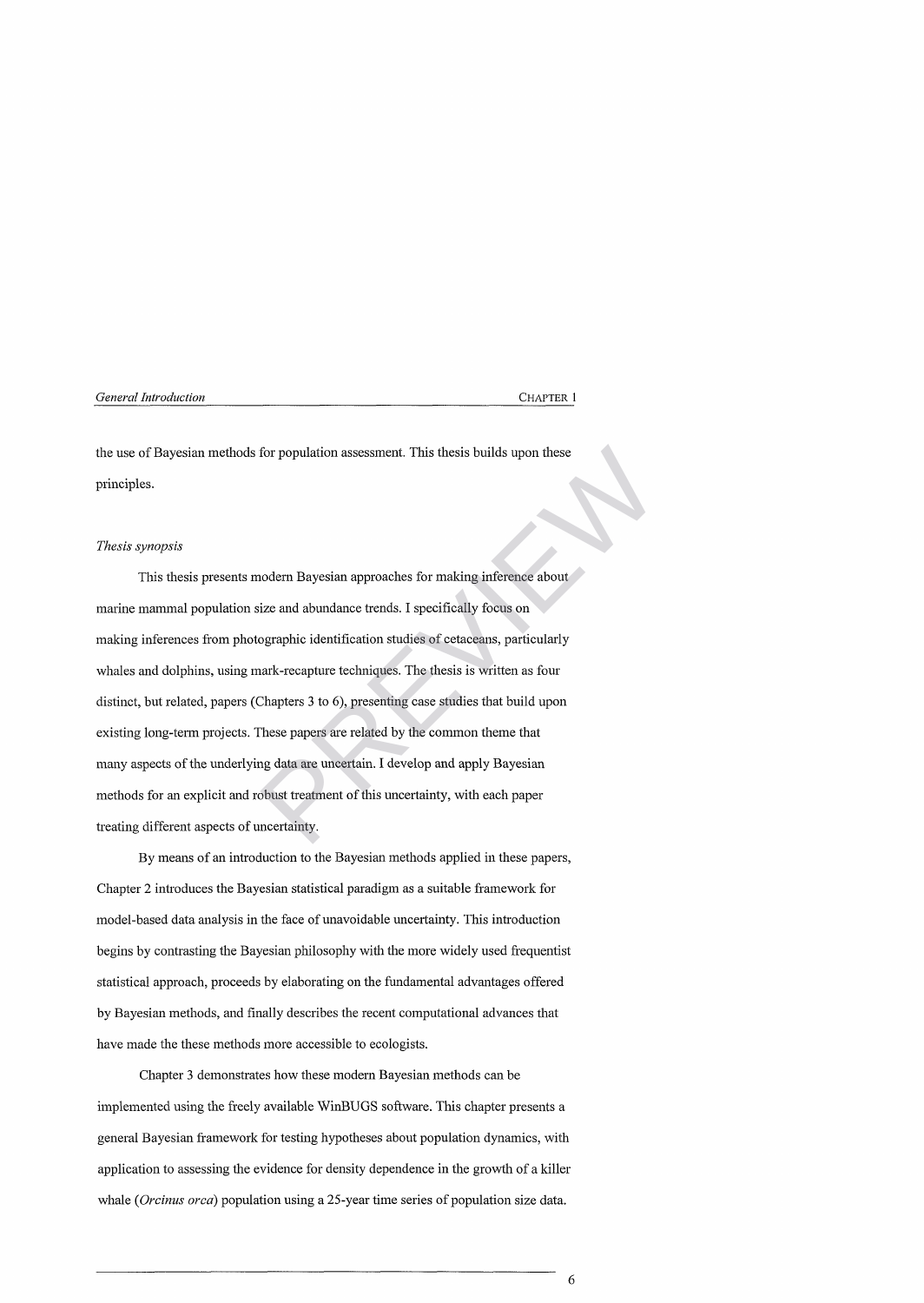This killer whale data set is highly unusual (and probably unique) for cetaceans, in that the population can be fully enumerated on an annual basis, therefore precluding the need for statistical estimation of population size. It is therefore a useful data set for this demonstration, because population models can be fitted to data with no observation error. However, this is not generally the case, and the rest of the thesis focuses on the more typical situation where abundance, and uncertainty about abundance, must be inferred from sample data using statistical models. ighly unusual (and probably unique) for cetaceans, in<br>ly enumerated on an annual basis, therefore precluding<br>tion of population size. It is therefore a useful data set<br>se population models can be fitted to data with no<br>thi

Chapters 4 and 5 present two different Bayesian modelling approaches for estimating dolphin population size from photo-identification sample data. These analyses address two common issues in photographic mark-recapture studies of cetaceans: first, the difficulty of adequately sampling across the full extent of mobile populations; and second, the need to model variability in individual detectability. Two different Bayesian solutions are presented for these problems, both using model-averaging methods to estimate a full distribution for population size that incorporates uncertainty from both sparse data and model selection choices. These methods provide general frameworks that may facilitate other studies, and also result in useful inference in the specific case studies presented. Specifically, in Chapter 4, I provide a full Bayesian probability distribution for the population size of bottlenose dolphins *(Tursiops truncatus*) inhabiting Little Bahama Bank in the NE Bahamas. This estimate provides a most likely value and bounds for population size, which will facilitate management decisions by the Government of the Bahamas. In Chapter 5, I produce two estimates, eight years apart, of population size for bottlenose dolphins around the coast of NE Scotland. Direct comparison of these two probability distributions for successive population sizes allows a previous prediction of a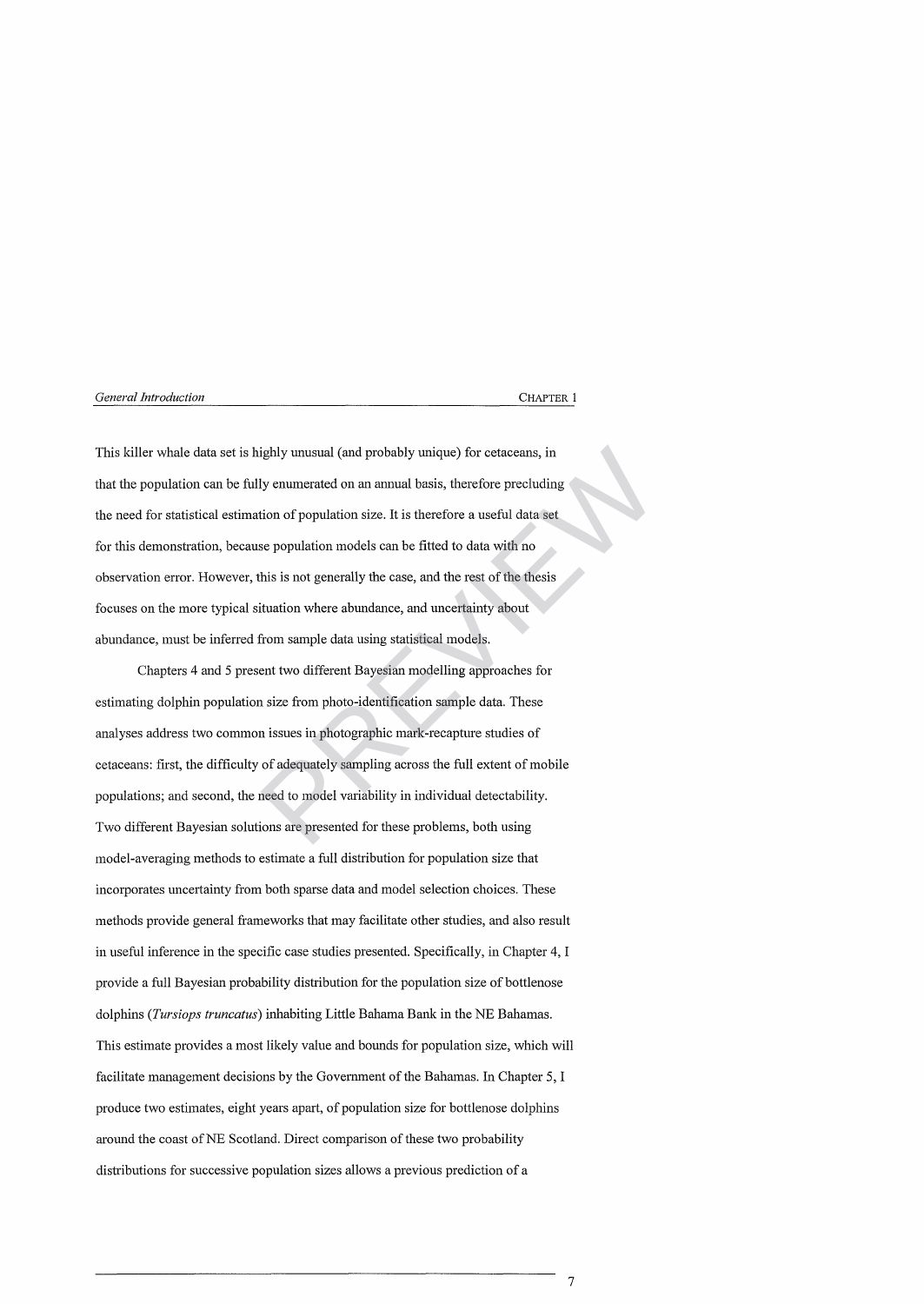population decline (Sanders-Reed *et al.,* 1999) to be tested, and provides an updated report on the status of the dolphin population using the Moray Firth SAC.

The analysis and communication of uncertainty that these methods provide is pragmatic when making inference from sparse data. However, this explicit treatment of uncertainty may also constrain the identification of changes in abundance and conservation needs. As a solution to this problem, in Chapter 6 I introduce a method of model-supervised smoothing to borrow strength across a time series of abundance estimates. Specifically, by tying repeated estimates together through an assumed random effects model, I demonstrate how it is possible to obtain more precise estimates of abundance. The method also allows an estimate of the annual rate of population change in the form of a probability distribution that communicates the remaining uncertainty associated with this estimate of abundance trend. This method is applied to a 10-year photo-identification data set to monitor bottlenose dolphin abundance trends within the Moray Firth SAC. Reed *et al.*, 1999) to be tested, and provides an updated<br>phin population using the Moray Firth SAC.<br>munication of uncertainty that these methods provide is<br>rence from sparse data. However, this explicit treatment<br>train t

This Bayesian approach of borrowing strength is intuitively attractive. However, pooling over years may introduce some bias through shrinkage towards the assumed random effects model. This focuses attention on the choice of model for the assumed random effect variability between repeated abundance estimates, and necessitates the testing of alternative model forms. Therefore, in Chapter 6, I also present a framework for fitting alternative models to repeated abundance estimates, and I introduce a Bayesian approach for selecting between (and averaging over) candidate models. Specifically, I assess whether the abundance of dolphins within the Moray Firth SAC has changed either at a constant rate, or alternatively through abrupt shifts. I model abrupt non-linearity through the use of step functions in change-point models, to assess both the timing and magnitude of possible shifts.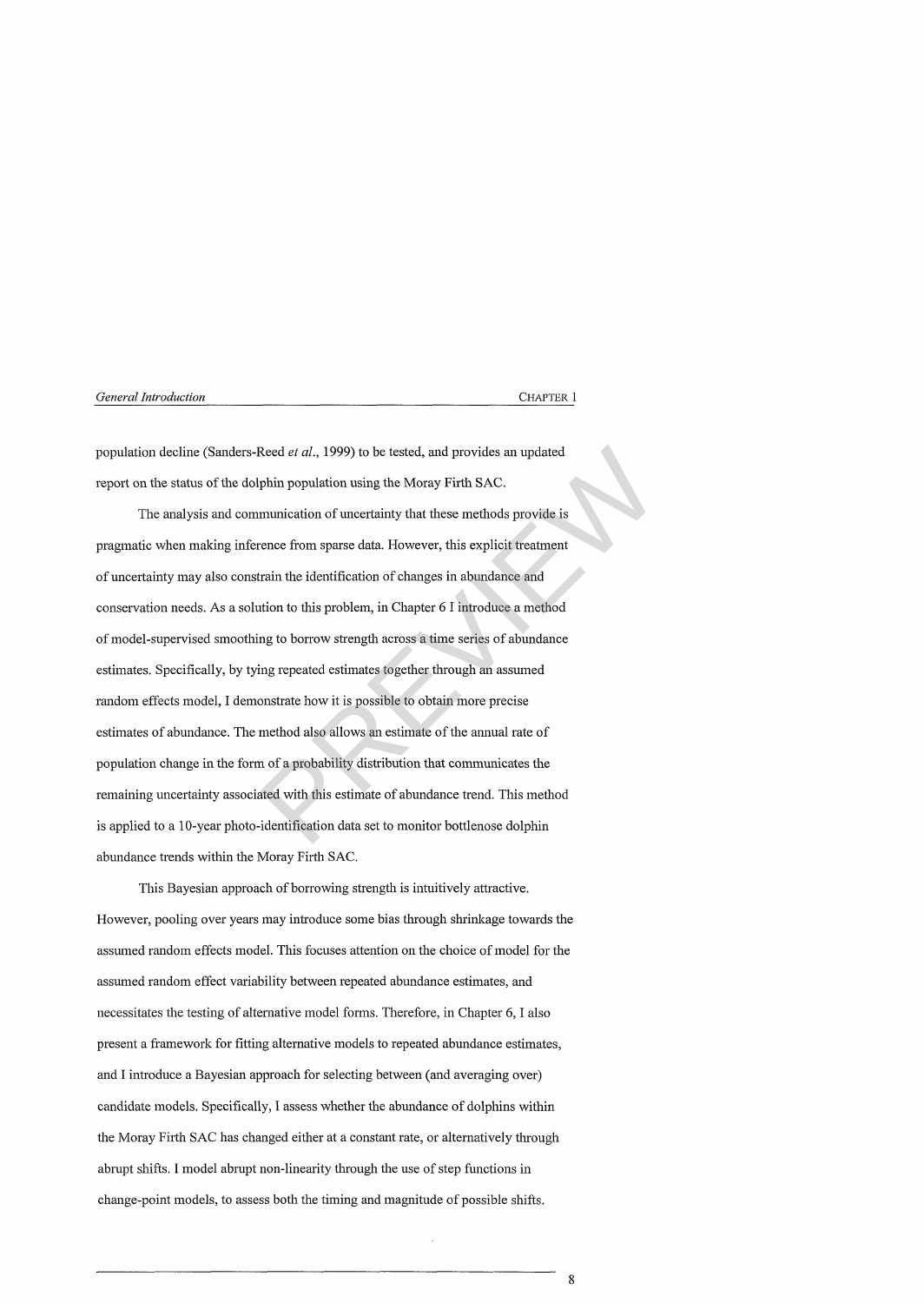However, in addition to selecting the most appropriate model for smoothing the abundance estimates, I also show how Bayesian model averaging allows this smoothing to reflect a compromise between the candidate models.

Each of these case studies has been developed to inform current management issues. Individually, the chapters provide opportunities to better incorporate the data from previous and ongoing research to address management issues of importance both in the UK and overseas. Together, they develop generalised approaches for the application of Bayesian methods to marine mammal population data, and the wider field of wildlife population assessment. In the General Discussion (Chapter 7), I highlight some of the fundamental principals that have emerged in these case studies, and I suggest computational advances that may lead to the more widespread application of Bayesian analysis to environmental data. Finally, I describe the potential for extending these approaches to develop more transparent frameworks for integrating varied sources of environmental data to facilitate the management of natural resources. ting the most appropriate model for smoothing the<br>how how Bayesian model averaging allows this<br>omise between the candidate models.<br>dies has been developed to inform current management<br>ters provide opportunities to better i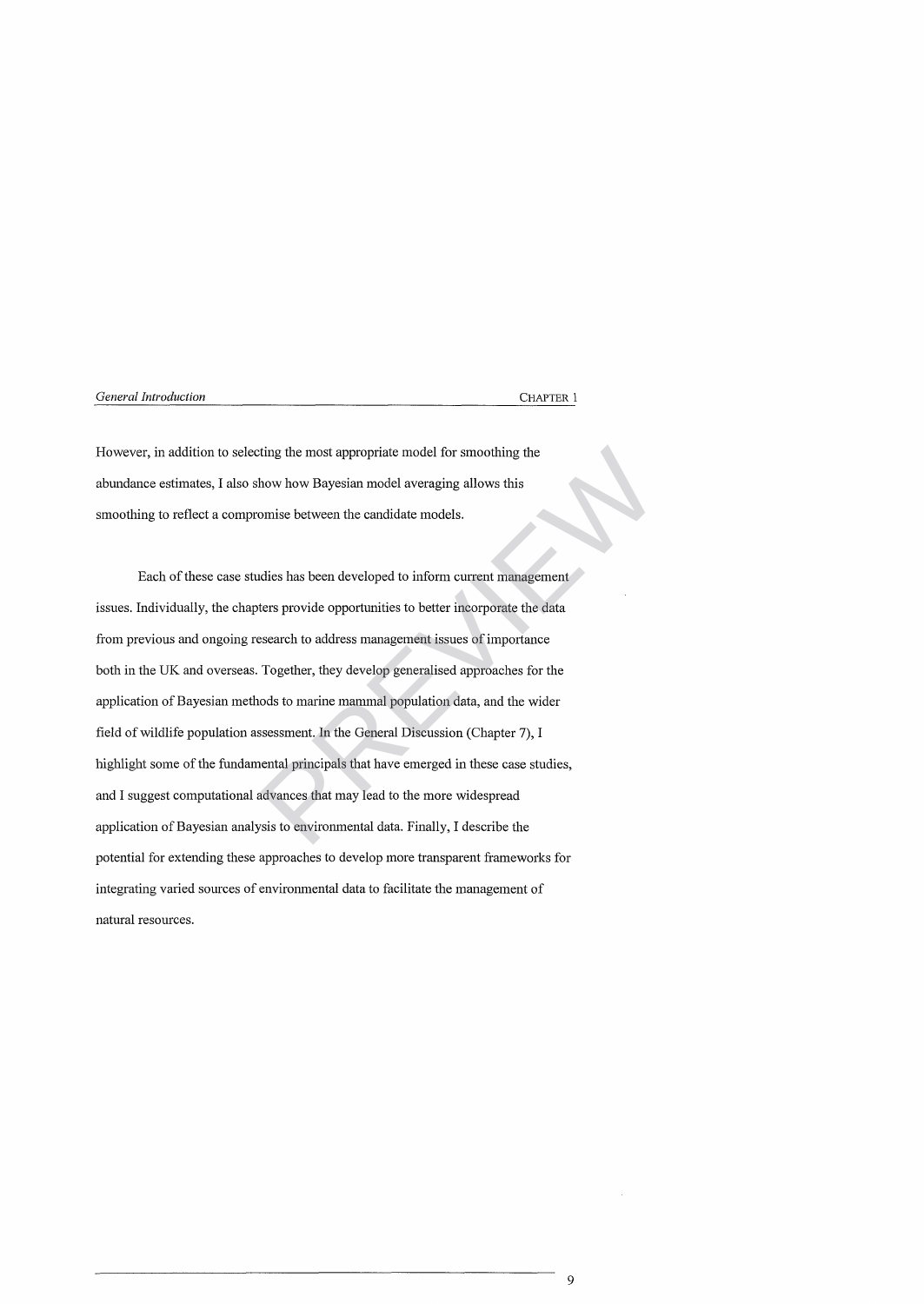#### **REFERENCES**

- Anderson, J.L. (1988) Embracing uncertainty: the interface of Bayesian statistics and cognitive psychology. *Conservation Ecology*, 2. Available online at : http//www.consecol.org/vol2/iss1/art1.
- Buckland, S.T., Anderson, D.R., Burnham, K.P and Laake, J.L. (1993) *Distance Sampling: Estimating Abundance of Biological Populations. Chapman and* Hall, London.
- Calkins, D.G., McAllister, D.C., Pitcher, K.W. and Pendleton, G.W. 1999. Stellar sea lion status and trend in Southeast Alaska: 1979-1997. *Marine Mammal Science,* 15: 462-477.
- Council of the European Communities (1992) Council Directive 92/43/EEC of 21 May 1992: on the conservation of natural habitats and of wild fauna and flora. *Document 329L0043*, *Official Journal of the European Communities*, *1120611-.* 7-50. Available online at: http://europa.eu.int/eur-lex. cing uncertainty: the interface of Bayesian statistics and<br>
Conservation Ecology, 2. Available online at :<br>
R., Burnham, K.P and Laake, J.L. (1993) Distance<br>
Abundance of Biological Populations. Chapman and<br>
C., Pitcher, K
- Craig B.A., Newton M.A., Garrott R.A., Reynolds J.E. and Wilcox J.R. (1997) Analysis of aerial survey data on Florida manatee using Markov chain Monte Carlo. *Biometrics,* 53: 524-541.
- Ellison, A.M. (1996) An introduction to Bayesian inference for ecological research and environmental decision-making. *Ecological Applications,* 6: 1036-1046.
- Frost, K.J., Lowry, L.F. and Ver Hoef, J.M. (1999) Monitoring the trend of harbor seals in Prince William Sound, Alaska, after the Exxon Valdez oil spill. *Marine Mammal Science,* 15: 494-506.
- Gerrodette, T. (1987) A power analysis for detecting trends. *Ecology,* 68: 1364-1372.
- Hammond, P.S. (1987) Techniques for estimating the size of whale populations. *Symposium of the Zoological Society of London,* 58: 225-245.
- Hammond, P.S., Mizroch, S.A. and Donovan, G.P. (Eds.) (1990) *Individual Recognition o f Cetaceans: Use o f Photo-Identification and Other Techniques to Estimate Population Parameters.* Reports of the International Whaling Commission (Special Issue 12).
- Haerlin, B. and Parr, D. (1999) How to restore public trust in science. *Nature,* 400: 499.
- Hilborn, R., Pikitch, E.K., and Francis, R.C. (1993) Current trends in including risk and uncertainty in stock assessment and harvest decisions. *Canadian Journal o f Fisheries and Aquatic Science,* 50: 874-880.
- Lubchenko, J. (1998) Entering the century of the environment: a new social contract for science. *Science,* 279: 491-497.
- Knauss, J.A. (1997) The International Whaling Commission its past and possible future. *Ocean Deverlopment and International Law,* 28:79-87.
- Ludwig, D., Hilborn, R. and Walters, C. (1993) Uncertainty, resource exploitation and conservation: lessons from history. *Science,* 260: 17-36.
- Ludwig, D., Mangel, M. and Haddad, B. (2001) Ecology, conservation and public policy. Annual Reviews of Ecology and Systematics, 32: 481-517.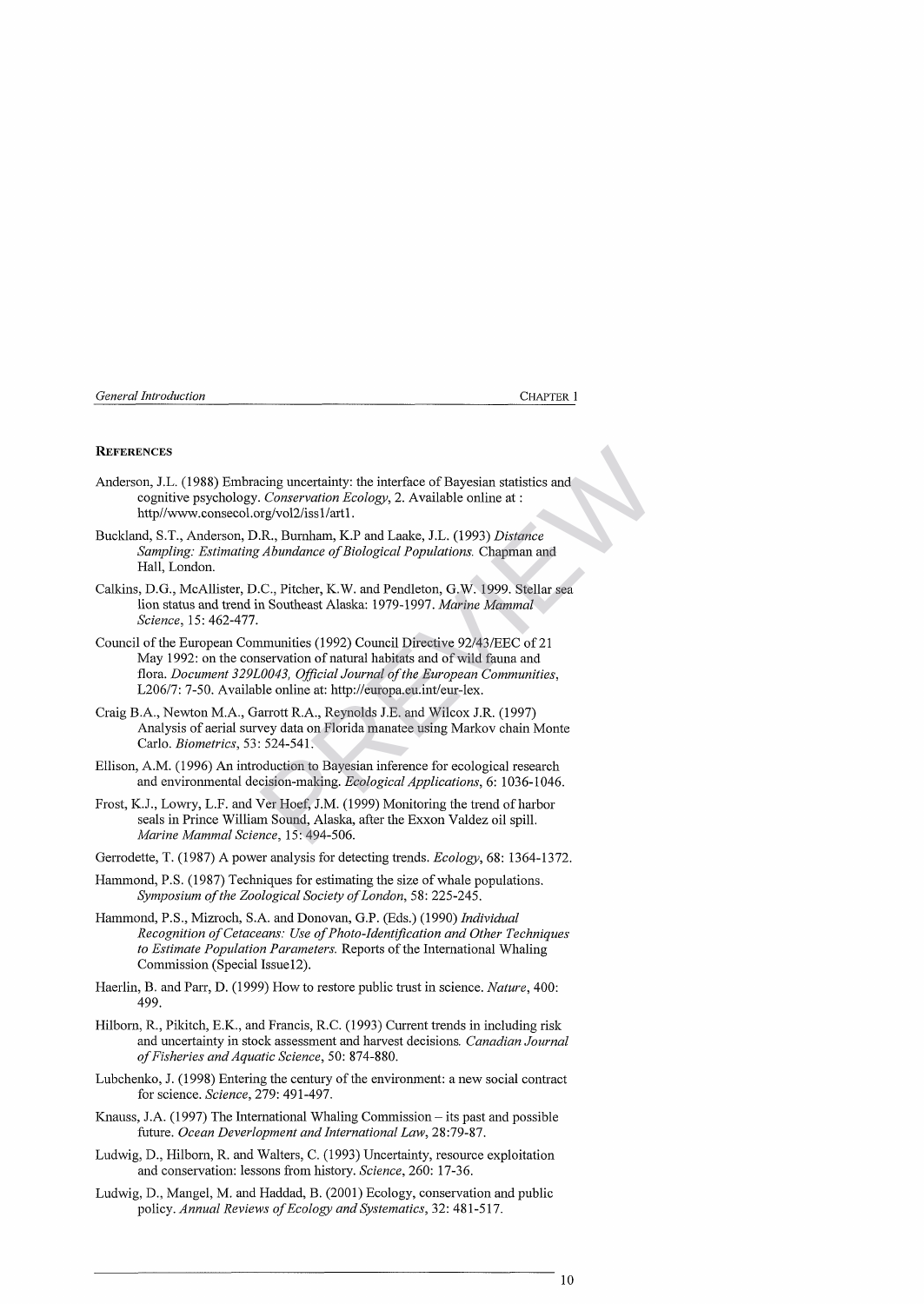| General Introduction |  |  | <b>CHAPTER 1</b> |
|----------------------|--|--|------------------|
|                      |  |  |                  |

- Mangel, M., L.M. Talbot, G.K. Meffe, M.T. Agardy, D.L. Alverson, J. Barlow, D.B. Botkin, G. Budowski, T. Clark, J. Cooke, R.H. Crozier, P.K. Dayton, D.L. Elder, C.W. Fowler, S. Funtowicz, J. Giske, R.J. Hofman, S.J. Holt, S.R. Kellert, L. A. Kimball, D. Ludwig, K. Magnusson, B.C. Malayang, C. Mami, E.A. Norse, S.P. Northride, W.F. Perrin, C. Perrings, R.M. Peterman, G.B. Rabb, H.A. Regier, J.E. Reynolds, K.Sherman, M.P. Sissenwine, T.D. Smith, A. Starfield, R.J. Taylor, M.F. Tillman, C.A. Toft, J.R. Twiss, Jr., J. Wilen, T.P. Young. (1996) Principles for the conservation of wild living resources. 1996. *Ecological Applications,* 6:338-362. K. Meffe, M.T. Agardy, D.L. Alverson, J. Barlow, D.B.<br>T. Clark, J. Cooke, R.H. Crozier, P.K. Dayton, D.L.<br>3. Funtowicz, J. Giske, R.J. Hoffman, S.J. Holt, S.R.<br>1, D. Ludwig, K. Magnusson, B.C. Malayang, C. Mann,<br>Firel, W.F
- McAllister, M.K. and Kirkwood, G.P. (1998) Bayesian stock assessment: a review and example application using the logistic model. *ICES Journal of Marine Science,* 55: 1031-1060.
- Meffe, G.K. and Viederman, S. (1995) Combining science and policy in conservation biology. *Wildlife Society Bulletin, 23: 327-332.*
- Norton, B.G. (1998) Improving ecological communication: the role of ecologists in environmental policy formation. *Ecological Applications,* 8: 350-364.
- Pielke, R.A. (2001) Room for doubt. *Nature,* 410: 151.
- Punt, A.E. and Hilborn, R. (1997) Fisheries stock assessment and decision analysis: a review of the Bayesian approach. *Reviews of Fish Biology and Fisheries*, 7: 35-63.
- Raftery, A.E., Givens, G.H. and Zeh, J.E. (1995) Inference from a deterministic population dynamics model for bowhead whales. *Journal of the American Statistical Association,* 90: 402-416.
- Read, A.J. and Wade, P.R. (2000) Status of marine mammals in the United States. *Conservation Biology,* 14: 929-940.
- Sanders-Reed, C.A., Hammond, P.S., Grellier, K. and Thompson, P.M. (1999) Development of a population model for bottlenose dolphins. SNH Research, Survey and Monitoring Report No. 156. Scottish Natural Heritage, Perth, U.K.
- Shea, K. (1998) Management of populations in conservation, harvesting and control. *Trends in Ecology and Evolution,* 13: 371-75.
- Shrader-Frechette, K.S. and McCoy, E.D. (1992) Statistics, Costs and Rationality in Ecological Inference. *Trends in Ecology and Evolution, 1:* 96-99.
- Sutherland, W.J. (2001) Sustainable exploitation: a review of principals and methods. *Wildlife Biology,* 7: 131-140.
- Taylor, B.L., Wade, P.R., DeMaster, D.P. and Barlow, J. (2000) Incorporating uncertainty into management models for marine mammals. *Conservation Biology,* 14: 1243-1252.
- Thompson, P.M., Tollit, D.J., Wood, D., Corpe, H.M., Hammond, P.S. and Mackay, A. (1997) Estimating harbour seal abundance and status in an estuarine habitat in north-east Scotland. *Journal of Applied Ecology*, 34: 43-52.
- Thompson, P.M., Wilson, B., Grellier, K., and Hammond, P.S. (2000) Combining power analyses and population viability analysis to compare traditional and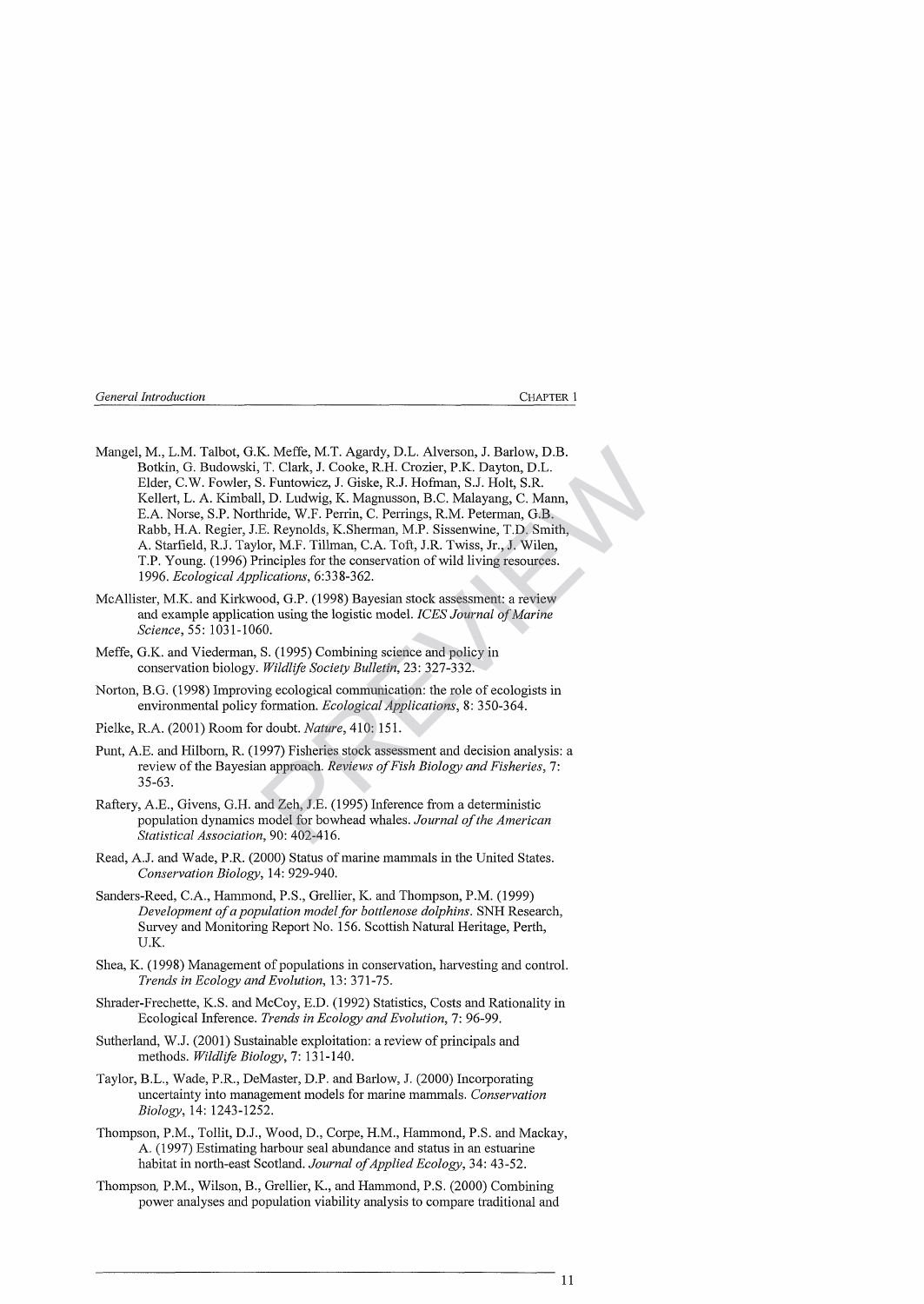| General Introduction |  |
|----------------------|--|
|----------------------|--|

**CHAPTER 1** 

precautionary approaches to conservation of coastal cetaceans. *Conservation Biology,* 14: 1253-1263.

- Wade, P.R. (1997) A Bayesian stock assessment of the eastern Pacific gray whale using abundance and harvest data from 1967 to 1996. *International Whaling Commission,* document SC/48/AS8.
- Wade, P.R. (1998) Calculating limits to the allowable human-caused mortality of cetaceans and pinnipeds*. Marine Mammal Science,* 14: 1-37.
- Wade, P.R. (1999) A comparison of statistical methods for fitting population models to data. pp. 249-270. *In:* Garner G.W., Amstrup, S.C., Laake, J.L., Manly, B.F.J., McDonald, L.L. and Robertson, D.G., (eds.). *Marine Mammal Survey and Assessment Methods.* Ballcema, Rotterdam. Shes to conservation of coastal cetaceans. Conservation<br>
53.<br>
Shes to conservation of the eastern Pacific gray whale<br>
harvest data from 1967 to 1996. *International Whaling*<br>
Int SC/48/AS8.<br>
Ig limits to the allowable huma
- Wade, P.R. (2000) Bayesian methods in conservation biology. *Conservation Biology,* 14: 1308-1315.
- Weeks, P. and Packard, J.M. (1997) Acceptance of scientific management by natural resource-dependent communities. *Conservation Biology,* 11: 236-245.
- Whitehead, H., Christal, J. and Dufault, S. 1997. Past and distant whaling and the rapid decline of sperm whales off the Galapagos Islands. *Conservation Biology,* 11: 1387-1396.
- Zeh, J.E. (1999) Correcting for missed observations in a shore-based count of whales, pp. 127-136. *In:* Garner G.W., Amstrup, S.C., Laake, J.L., Manly, B.F.J., McDonald, L.L. and Robertson, D.G., (eds.). *Marine Mammal Survey and Assessment Methods.* Balkema, Rotterdam.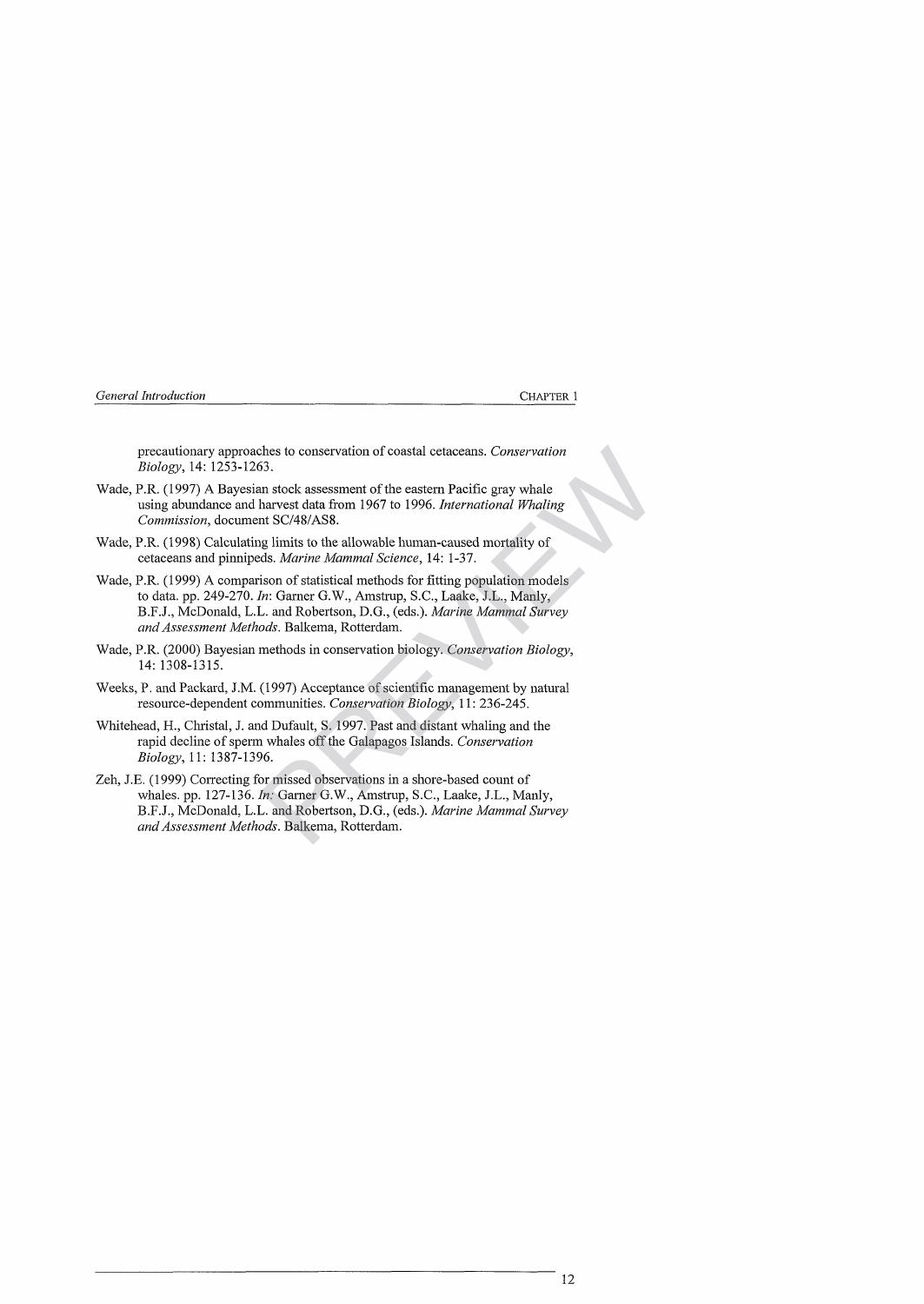# **CHAPTER 2**

# AN INTRODUCTION TO BAYESIAN DATA ANALYSIS

J.W. Durban J.W. Durban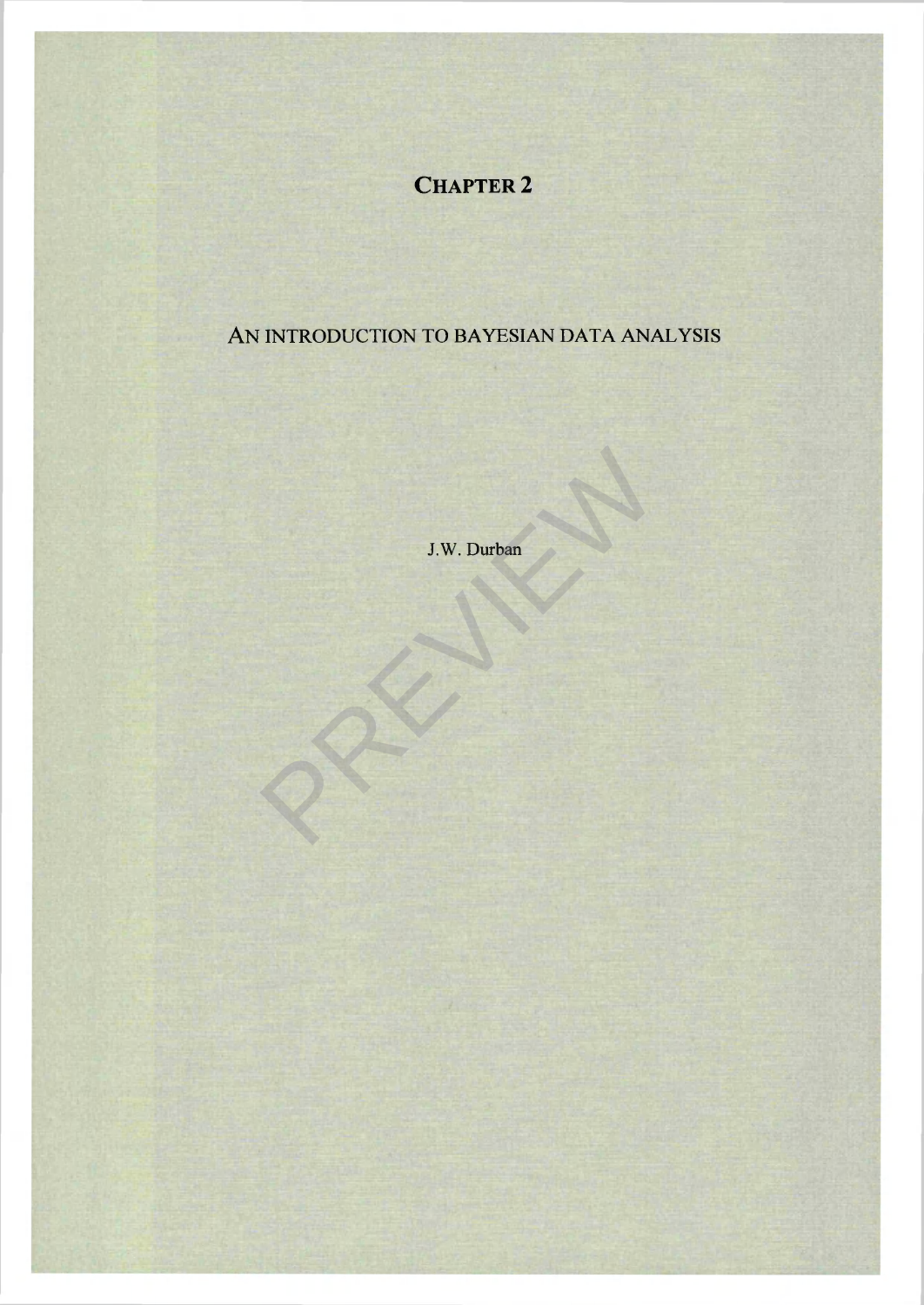*Introduction to Bayesian methods* CHAPTER 2

#### CHAPTER TWO

### **An introduction to Bayesian data analysis**

## **2.1. BACKGROUND**

Effective use of environmental data places great demands on our methods of data analysis and inference (Ludwig *et al.,* 2001). The most commonly used approach is to fit models to the data, and then to make inferences by estimating the parameters of the models (Hilborn and Mangel, 1997). However, model parameters will not be estimated precisely, and two main sources of uncertainty will intervene in the process of model-based data analysis. Firstly, sample data may be sparse and consequently there will be uncertainty associated with estimates of model parameters; and secondly, the specific model structure itself will be uncertain (Buckland *et al.,* 1997). Explicit recognition of this uncertainty is essential, particularly where models are to be used to provide advice for resource management (e.g. Hilborn *et al.,* 1993). CHAPTER TWO<br> **luction to Bayesian data analysis**<br>
commental data places great demands on our methods of<br>
Ludwig *et al.*, 2001). The most commonly used<br>
ne data, and then to make inferences by estimating the<br>
lborn and Man

Producing estimates of model parameters and associated statements of uncertainty involves statistical procedures and is known as statistical inference. Statistical inference most commonly takes a parametric form, where probability theory is used to model the data generating mechanism (i.e. relate the data to the parameters) in what is known as the *likelihood function.* However, there are differing views as to how the likelihood function should be interpreted. A major division occurs between the proponents of the conventional or frequentist statistical method (e.g. Dennis, 1996), and those advocating the use of Bayesian statistical approaches for ecological data analysis (e.g. Ellison 1996; Durban *et al.,* 2000). This chapter